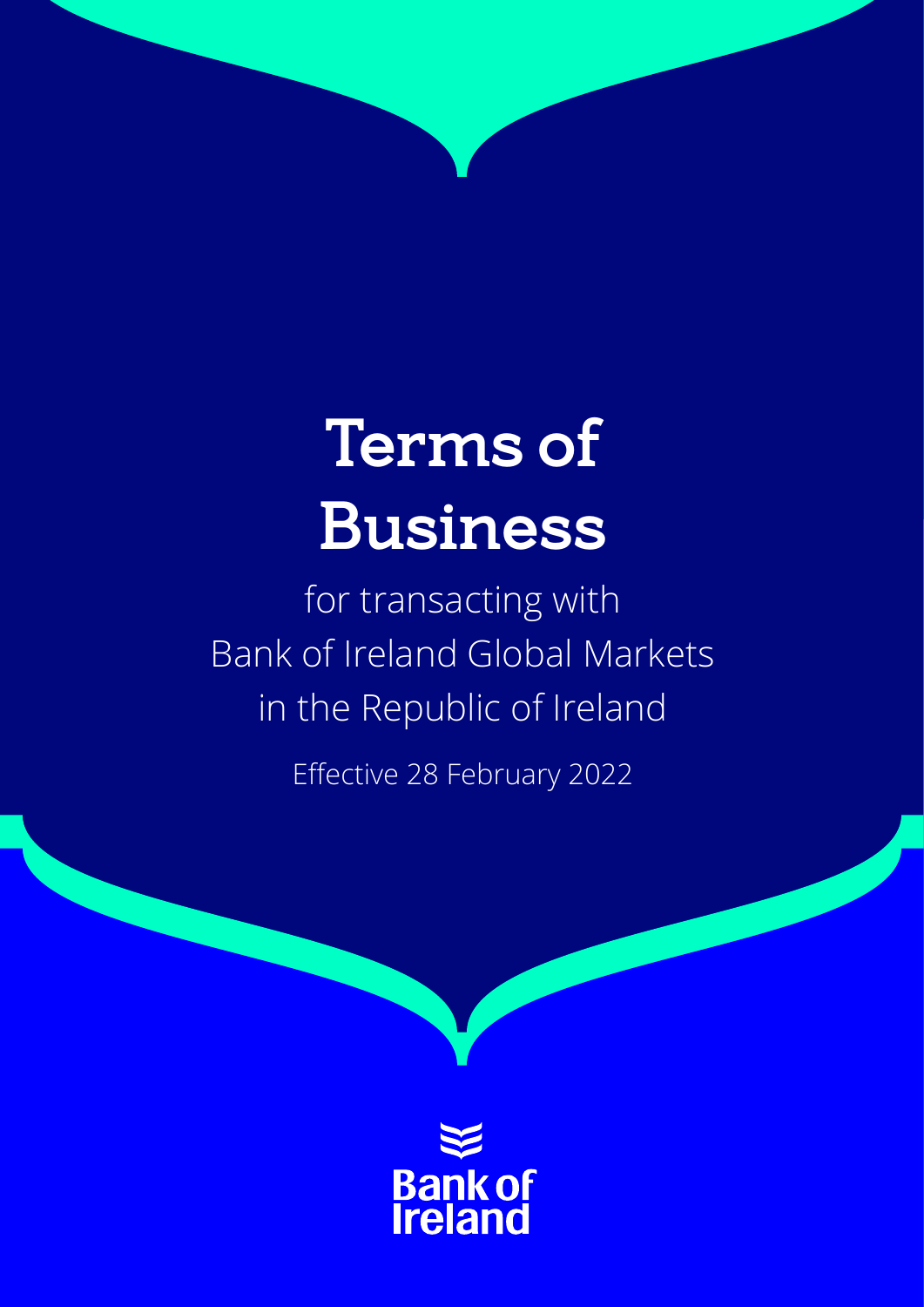# Terms of Business

# **1 Applicability and interpretation**

- 1.1 This document is our terms of business (the "Terms") and forms the basis on which we will deal with you in relation to the business covered by the Terms. The Terms replace any previous version of terms of business we have provided to you in relation to such business. The most up-to-date version of these Terms can be found on our website at www.bankofireland.com/treasurylibrary
- 1.2 These Terms constitute a contractual agreement having legal effect which you accept by beginning or continuing to undertake business with us following receipt of these Terms.
- 1.3 These Terms are supplemental to, and do not replace, the Terms and Conditions entered into between you and us in relation to certain Accounts we maintain for you (the "Terms and Conditions") and, where relevant, any Special Terms and Conditions (the "Special Terms and Conditions"). Except where the context otherwise requires and save where defined in these Terms, the defined terms set out in the Terms and Conditions shall have the same meanings where used in these Terms.
- 1.4 In these Terms, references to clauses, schedules or paragraphs shall be to the clauses, schedules and paragraphs of these Terms, unless specified otherwise.
- 1.5 In the event of, and to the extent of, any conflict between the Terms and Conditions (and, where relevant, any Special Terms and Conditions) and these Terms, these Terms shall prevail.
- 1.6 Specific transactions may be subject to separate documentation (including ISDA Master Agreements, other master netting agreements or other facility documents), the terms of which shall prevail over the Terms to the extent of any inconsistency.
- 1.7 The following terms are used in this document but not otherwise defined in the text:

 **"Account"** means the agreement we have with you for the provision of the products and services set out in the Mandate and includes any or all of the sums placed by you with us, whether in Euro or another currency;

**"Applicable Regulations"** has the meaning given to it in clause 9.1;

 **"Associate"** means any undertaking in the Group from time to time and, as the context requires, any person connected with us from time to time;

**"Authorised Individual"** means each person appointed by you in the Mandate to provide Instructions on your behalf;

**"Bank", "Bank of Ireland", "our", "us"** or **"we"** means the Governor and Company of the Bank of Ireland;

**"Breakage Cost"** has the meaning given to in clause 11.5.1;

**"Business Day"** means a day on which we are open for business in Ireland excluding Saturdays, Sundays and bank holidays;

**"Client Communication"** has the meaning given to it in clause 4.1;

**"Complex Products"** means those products which are not included or, as applicable, do not meet the requirements of schedule 3 and include warrants, securitised derivatives, and contracts for differences;

**"Confirmation"** means the confirmation of a Transaction sent out by us to you or by you to us however originated, including by post, fax, telephone or any other electronic system, medium, platform or mechanism which we may agree with you;

 **"Eligible Counterparty"** means an entity that is an investment firm, credit institution, insurance company, UCITS and its management company, pension fund and its management company, other financial institution authorised or regulated under the law of the European Union or under the national law of a Member State, national government and its corresponding offices including a public body that deals with public debt at a national level, central bank or supranational organisation;

 **"EMIR"** means Regulation (EU) No 648/2012 of the European Parliament and of the Council of 4 July 2012 on OTC derivatives, central counterparties and trade repositories as may be amended, supplemented or replaced from time to time including, without limitation, by Regulation (EU)2019/834 of the European Parliament and of the Council of 20 May 2019;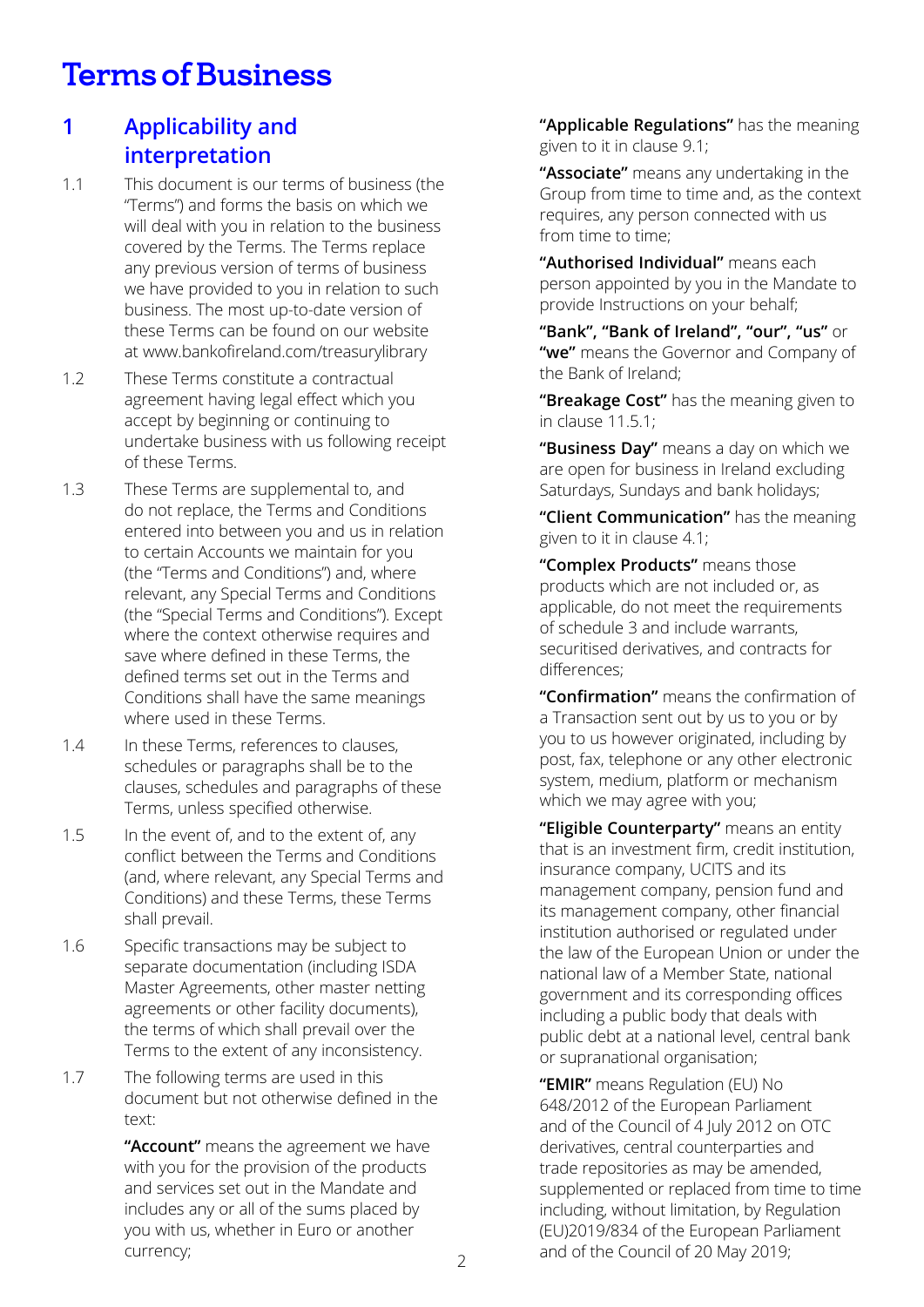**"European Union"** means the political and economic union of different Member States;

**"Group"** means any or all of the separate undertakings which comprise the Bank of Ireland Group from time to time;

**"Instructions"** means any or all instructions (including approvals, consents and notices) however given or originated including by post, fax, telephone, or any other electronic system, medium, platform, or mechanism which we may agree in writing with you, received by us from an Authorised Individual or which we reasonably believe to be from an Authorised Individual, or from a person who we reasonably believe is authorised to give such instructions without further enquiry as to the genuineness, authority or identity of the person giving or purporting to give such instructions;

**"Investments"** means those investments which are listed in, or which are similar to or related to those set out in, schedule 2 and structured deposits in relation to which we offer and provide dealing services;

**"Ireland"** means the Republic of Ireland, unless otherwise stated;

**"ISDA Master Agreement"** means a form of master agreement published by the International Swaps and Derivatives Association as amended or varied from time to time;

**"KID"** means key information document under PRIIPS:

**"LEI"** means Legal Entity Identifier, a 20-digit, alpha-numeric code based on the ISO 17442 standard assigned to clearly and uniquely identify a legal entity (e.g. companies, charities and trusts) participating in financial transactions;

 **"Mandate"** means the authority you give us in the form required by us in relation to the conduct of your Account and/or in relation to Transactions;

**"Member State"** means any country belonging to the European Union and, where relevant, includes a contracting party to the Agreement on the European Economic Area signed at Oporto on 2 May 1992 (as adjusted by the Protocol signed at Brussels on 17 March 1993), as amended;

**"MiFID II"** means Directive 2014/65/EU of the European Parliament and of the Council of 15 May 2014 on markets in financial instruments and amending Directive

2002/92/EC and Directive 2011/61/EU, including any supplementing regulations, directives and standards;

**"MiFID II Regulated FX Contract"** means a forward foreign exchange contract that does not meet the criteria laid down in schedule 4;

**"MiFIR"** means Regulation (EU) No 600/2014 of the European Parliament and of the Council of 15 May 2014 on markets in financial instruments and amending Regulation (EU) No 648/2012, including any supplementing regulations, directives and standards;

**"MTF"** means multilateral trading facility, a multilateral system, operated by an investment firm or a market operator, which brings together multiple third-party buying and selling interests in financial instruments – in the system and in accordance with nondiscretionary rules – in a way that results in a contract in accordance with MiFID II;

**"Maturity Date"** means the day on which the term of a Transaction (where applicable) expires;

**"Natural Client Identifier"** means the method used to identify natural persons participating in financial transactions by a combination of the 2-letter code of their country of nationality and any other information as set out under MiFID II;

**"Non-Complex Products"** means those products which are included in, or meet the requirements of, the list of products set out in schedule 3 which include shares admitted to trading on a Regulated Market or an equivalent market outside Europe, bonds and units in regulated collective investment schemes;

**"OTF"** means organised trading facility, a multilateral system which is not a Regulated Market or an MTF and in which multiple third-party buying and selling interests in bonds, structured finance products, emission allowances or derivatives are able to interact in the system in a way that results in a contract in accordance with MiFID II;

**"PRIIPS"** means Regulation (EU) No 1286/2014 of the European Parliament and of the Council of 26 November 2014 on key information documents for packaged retail and insurance-based investment products, including any supplemental regulations, directives and standards;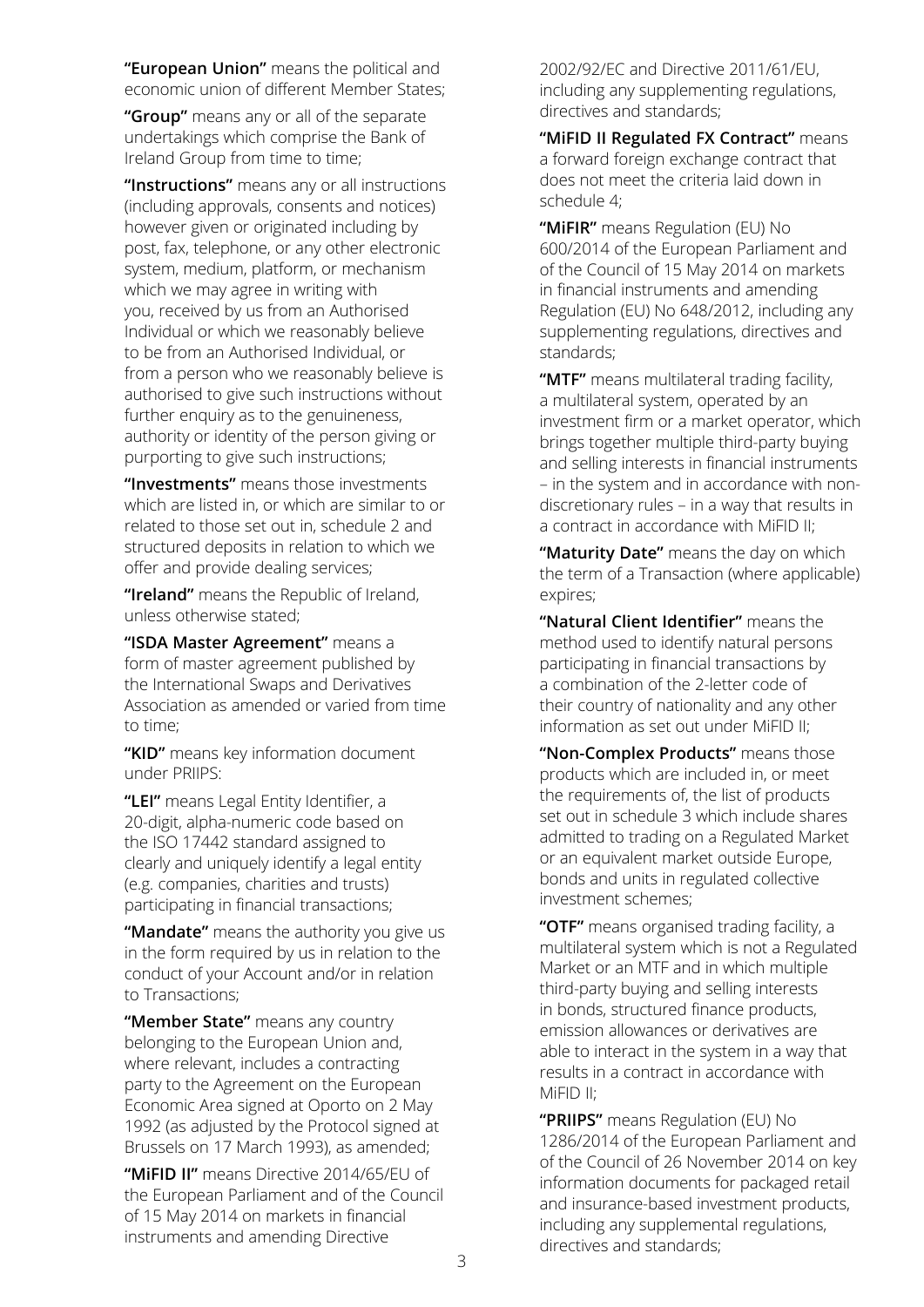**"Professional Client"** means a client that meets the criteria laid down in schedule 2 of the Regulations;

**"Regulated Market"** means a multilateral system operated and/or managed by a market operator such as the London Stock Exchange that brings together or facilitates the bringing together of multiple third party buying and selling interests in financial instruments – in the system and in accordance with its non-discretionary rules – in a way that results in a contract, in respect of the financial instruments admitted to trading under its rules and/or systems, and which is authorised and functions regularly and in accordance with MiFID II;

**"Regulations"** means the European Union (Markets in Financial Instruments) Regulations 2017 as may be amended from time to time;

**"Retail Client"** means a client who is not a Professional Client.

**"Service"** is any action taken by us on your behalf as defined in clause 5;

**"Statement"** means an item by item record of Transactions on your Account(s) which you agree will be acceptable for the purpose of trade/portfolio reconciliation as required under EMIR;

**"Transaction"** means any transaction carried out in an Investment; and

**"You" "your"** or **"yours"** means the person or business entity in whose name the Account is opened or on whose behalf we are entering into a Transaction.

- 1.8 For the purposes of the Terms, all references to "including" means including but not in any way limited to.
- 1.9 The descriptive headings to clauses, schedules and paragraphs are inserted for convenience only and have no legal effect and shall be ignored in the interpretation of these Terms. Words importing the singular include the plural and vice versa.

### **2 Our Particulars**

2.1 Our firm is The Governor and Company of the Bank of Ireland (the "Bank") which for the avoidance of doubt includes Bank branches and divisions. The Bank is a member of the Bank of Ireland Group of undertakings.

> The Bank is regulated by the Central Bank of Ireland under Section 9 of the Central Bank

Act, 1971 (as amended). The Central Bank of Ireland address is Central Bank of Ireland PO Box 559, New Wapping Street, North Wall Quay, Dublin 1, Ireland and its website address is www.centralbank.ie.

2.2 The Bank's registered address is:

The Governor and Company of the Bank of Ireland Head Office 40 Mespil Road Dublin 4 Registered Number: C-1

> The place of business of Global Markets is: Bank of Ireland Global Markets Baggot Plazza 27-33 Upper Baggot Street Dublin 4

 All correspondence in relation to these Terms should be directed to the Head of Business Controls Assurance at the above address.

### **3 Communication**

- 3.1 Subject to any specifications we impose in the Mandate in relation to the method of communication which you may use, you may communicate with us in writing, fax or other electronic means or orally. The language of communication shall be English, and you will receive documents and other information from us in English. Our website at www.bankofireland.com/treasurylibrary may contain further details about us and other services and other information relevant to these Terms.
- 3.2 If you are a Retail Client, information required under MiFID II (such as Confirmations, MiFID classification) will be sent to you electronically, unless you request otherwise. Should you require information in another format please contact [GM-Documentation@boi.com](mailto:GM-Documentation%40boi.com?subject=)

If you are a Professional Client or Eligible Counterparty, information required under MiFID II and deemed essential by regulatory authorities will be sent electronically to you unless you request otherwise. Should you require information in another format please contact [GM-Documentation@boi.com](mailto:GM-Documentation%40boi.com?subject=)

### **4 Your Categorisation**

4.1 We will notify you of your categorisation under the Regulations in a separate letter (the "Client Communication"). The Client Communication outlines your categorisation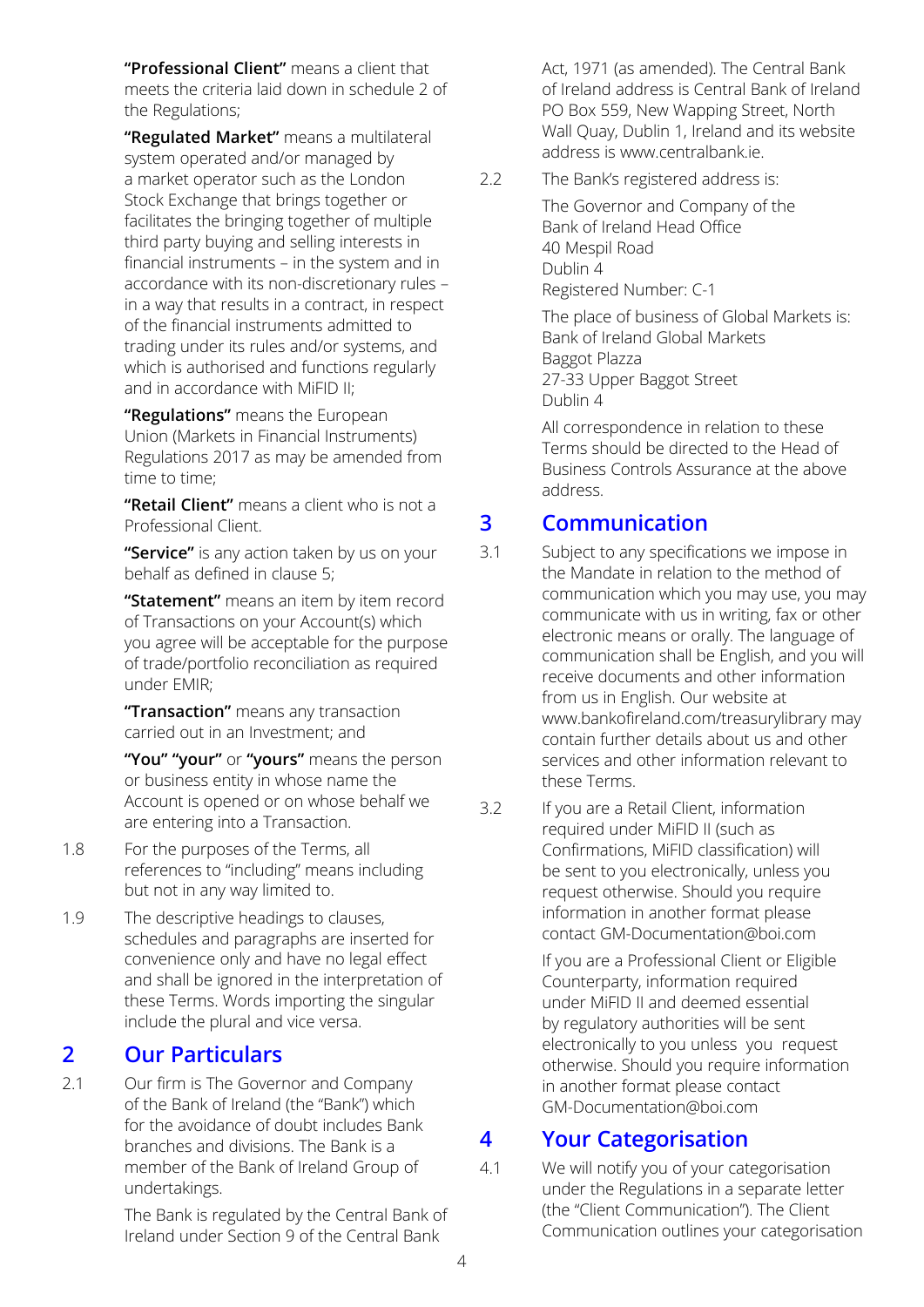and will also advise you of your right to request a different categorisation and the limitations to the level of protection that such a different categorisation would entail. We cannot enter into a Transaction with you until you have received the Client Communication. Please contact us, if you have not received it, so that we can issue you with a duplicate letter.

- 4.2 The categorisations provided in the Regulations are outlined as an appendix to the Client Communication and you hereby agree to advise us if you are aware or become aware of any change that could affect your categorisation by us including any changes in your investment objectives, financial situation or attitude to risk. If you are a municipality or a local authority you cannot be classified as an Eligible Counterparty or a per se Professional Client.
- 4.3 If you are acting on behalf of another we will treat you alone as our client for the purposes of these Terms and the Regulations and you will be liable as such. No other person (whether identified to us or not) shall be our client nor have any rights under these Terms.

### **5 Our Services**

- 5.1 Unless we inform you otherwise, we will deal as principal and not as an agent on your behalf in relation to any of the Investments in accordance with these Terms and to the extent permitted by Applicable Regulations (as defined in clause 9).
- 5.2 The services which we may provide to you under these Terms are general dealing services in Investments.

### **6 Execution only business**

#### **6.1 Appropriateness assessment**

- 6.1.1 If you have been categorised as an Eligible Counterparty under the Regulations, we are not obliged to undertake an appropriateness assessment.
- 6.1.2 If you have been categorised as a Professional Client under the Regulations, we are required to assess whether any Transactions in Complex Products are appropriate for you. In doing so, we are entitled to assume that you have the necessary experience and knowledge in order to understand the risks involved in relation to those Transactions for which you have been categorised as a Professional Client.
- 6.1.3 If you have been categorised as a Retail Client under the Regulations and we provide execution only services to you in relation to Complex Products, we are required to assess whether it is appropriate for you to deal in a Complex Product by requesting from you certain information relating to your experience and knowledge of transacting such products that will help us assess whether you understand the risks associated with dealing in them. We will examine the types of our products and services with which you are familiar as well as the nature, volume and frequency of your previous transactions and may also consider further details, including the level of formal and professional education of those individuals within your organisation who may transact Investments with us.
- 6.1.4 If you do not provide sufficient information to allow us to carry out the appropriateness assessment or do not provide any information at all, we are unlikely to be able to assess whether you have the necessary knowledge and experience to understand the risks involved. If you still wish us to proceed on your behalf, we may do so at our absolute discretion. If we do so, you should note that we may not be able to determine whether the dealing in the particular Complex Product is appropriate for you or in your best interests.
- 6.1.5 If, on the basis of the information that you have supplied to us in relation to your knowledge and experience, we consider dealing in the particular Complex Product is not appropriate, we will warn you of this. If you still wish us to proceed on your behalf, we may do so at our absolute discretion. If we do so, you should note that the Investment may not be appropriate for you and that you may be exposing yourself to risks that fall outside your knowledge and experience and/ or which you may not have the knowledge or experience properly to assess and/or control to try to mitigate their consequences for you.
- 6.1.6 If you have been categorised as a Retail or Professional Client under the Regulations and on your own initiative, you have asked us to provide you with execution-only dealing services in Non-Complex Products, we are not required to assess the suitability or appropriateness of the instrument or the service provided or offered to you. As a result, you will not benefit from the protection of the Regulations in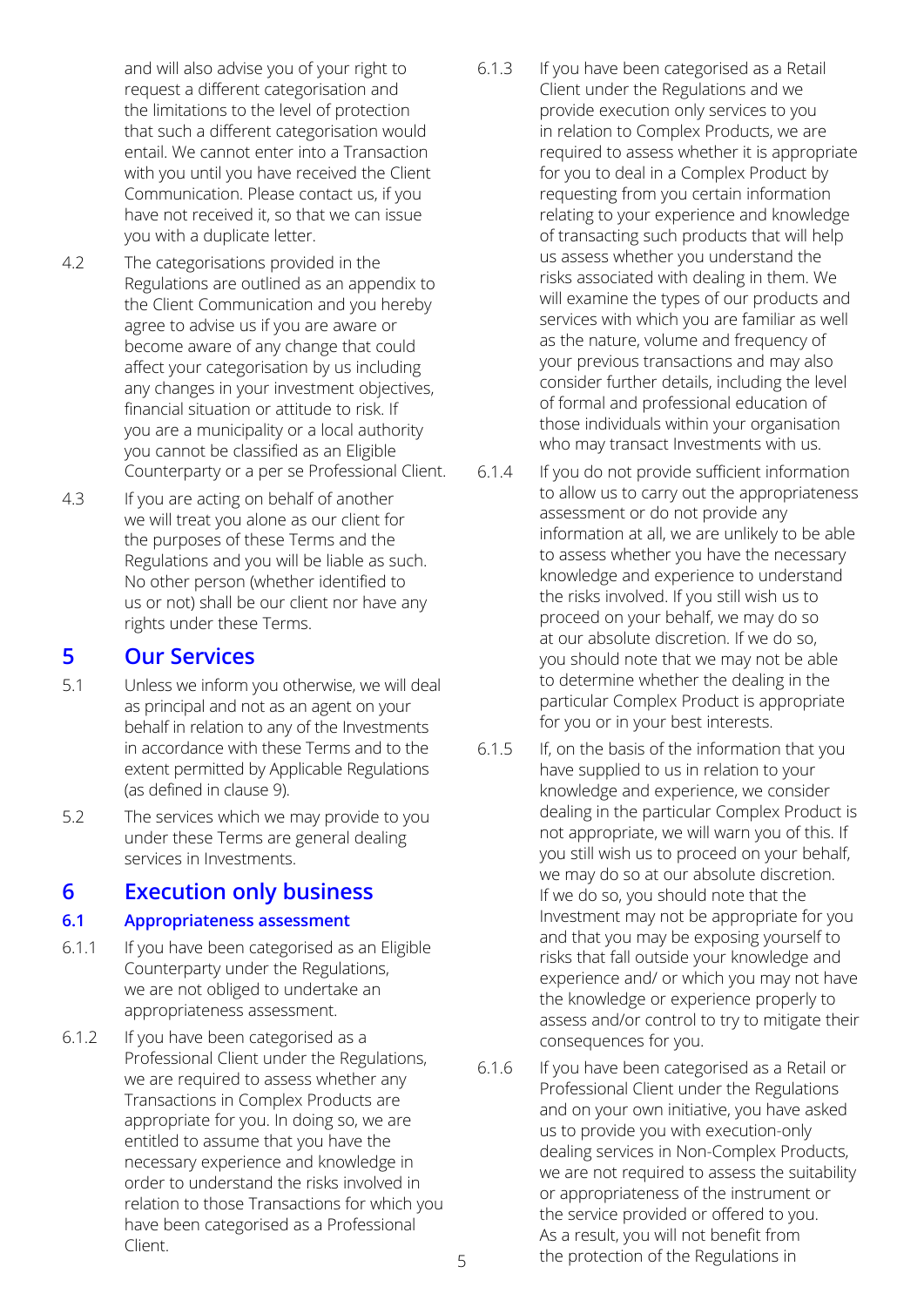respect of assessing your suitability or appropriateness which will mean that you, and not we, will be responsible for ensuring that all investment decisions undertaken by you meet your investment objectives, financial position and attitude to risk. We will act solely in accordance with the instruction provided by you and will take no responsibility for assessing, on your behalf, the merits of such an investment. It will remain your responsibility to monitor the price movements of such investments. We make no commitment to advise you of price movements, news or research items which impact such Investments. Holding unsuitable Investments may expose you to greater risk and/or losses than are acceptable to you. In providing this service we are not required to assess whether the investment decisions that you have chosen to undertake are suitable for you. Accordingly, when giving orders or Instructions to us, you must rely upon your own judgement. You should get independent advice from an authorised investment advisor if you are in any doubt.

# **7 Non-advisory business and non-reliance**

 Bank of Ireland acting through its business unit Global Markets does not provide Investment advice and, therefore, does not conduct suitability assessments in the context of business carried out between you and the Bank. We provide interest rate and other risk management solutions on a strictly non-advised basis only. Any information we may provide to you will be limited to generic information on our Services and you should place no reliance on such information when deciding the merits of your investment decision.

- 7.1 Under the Regulations for Retail Clients we are obliged to obtain the essential facts about your knowledge and experience in respect of the Services and Investments that you wish to transact.
- 7.2 If you have been categorised as a Professional Client under Regulations, we are entitled to assume that you have the necessary experience and knowledge to understand the risks involved in the Investments and Services for which you have been so categorised and that you can financially bear any investment risk associated with your investment objectives.

We will not independently verify these facts.

- 7.3 We shall assume that information about your personal and financial circumstances which you provide to us is accurate and we will have no responsibility to you if such information changes or becomes inaccurate unless you have informed us of such changes.
- 7.4 If you do not understand any aspect of these Terms, we strongly recommend that you seek independent professional advice before entering into an Investment.

### **8 Risk warnings**

- 8.1 We have set out a general description of the nature and risks associated with the Investments in schedule 1 of these Terms.
- 8.2 You understand that transactions in futures, options and contracts for differences may entail contingent liability (i.e. liability dependent on future uncertain events) and may, in certain circumstances, give rise to an obligation to pay margin. You should be aware that contingent liability transactions carry a high level of risk and can result in losses that exceed your initial deposit.
- 8.3 If you wish to terminate a Transaction before its Maturity Date, Breakage Cost may arise. Please refer to clause 11.5 for details.

# **9 Applicable Regulations**

- 9.1 All Transactions will be subject to the Regulations and the rules, customs, orders and procedures of any Regulated Market, OTF, MTF or any other exchange or clearing house as are in force from time to time through which the Transactions are executed and/or cleared, and to all other applicable law, rules and regulations as are in force from time to time (collectively, the "Applicable Regulations") so that:
- 9.1.1 if there is any conflict between the provisions of these Terms and any Applicable Regulations the latter will prevail;
- 9.1.2 we may take or omit to take any action we consider fit in order to ensure compliance with any Applicable Regulations. For the avoidance of doubt, we shall not be required by you to do anything that would, in our opinion, infringe any Applicable Regulations to which we are subject; and
- 9.1.3 all Applicable Regulations and whatever we do or do not do in order to comply with them will be binding on you.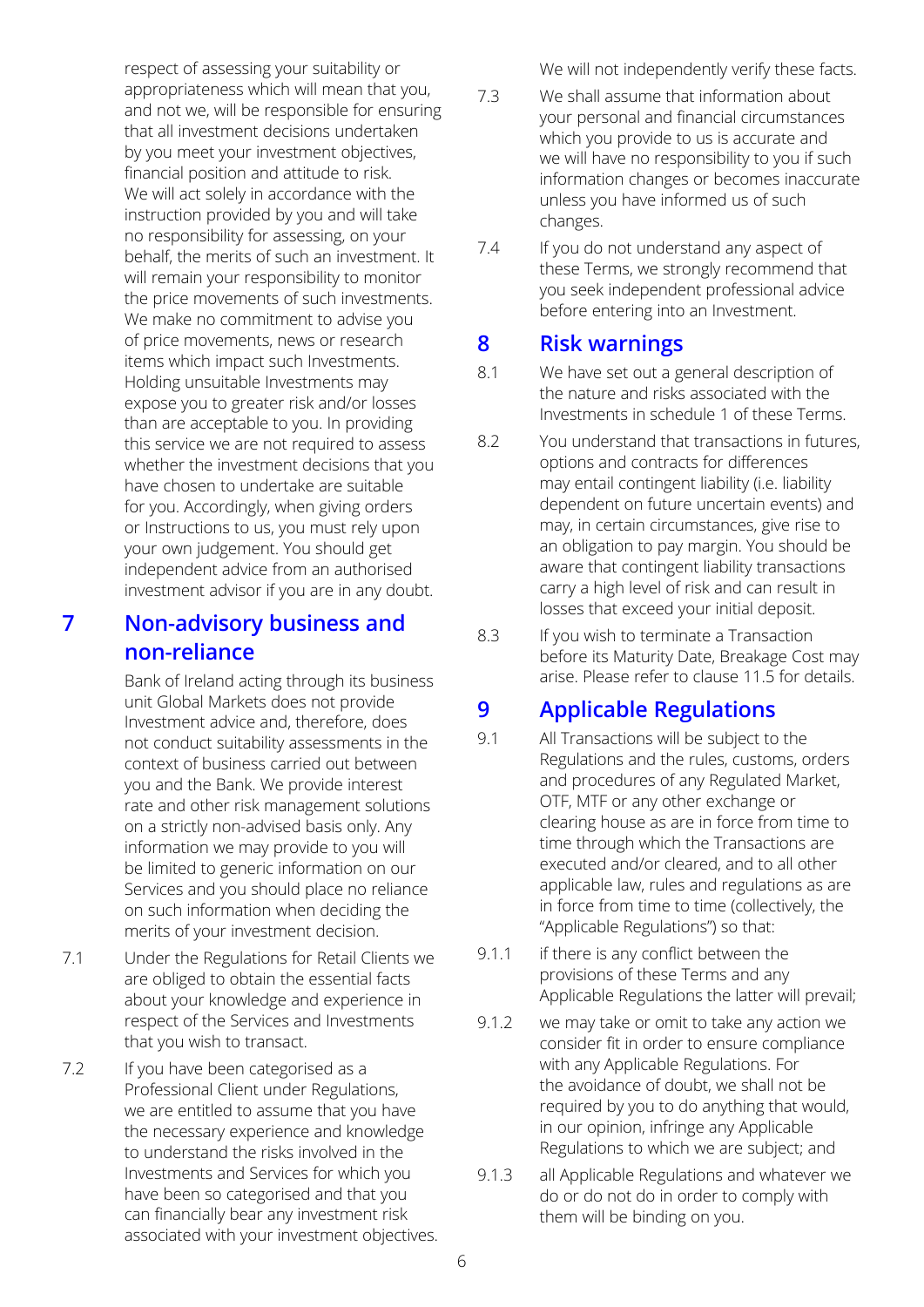# **10 Relationship with Master Documentation and other Agreements**

Each Transaction may also be subject to the terms of any other agreement between us pursuant to which we are executing that Transaction including any ISDA Master Agreement or other master netting agreement, mandate or other facility document. The terms of such agreements shall take priority over these Terms but shall not take priority over any Applicable Regulations.

### **11 Basis of dealing**

#### **11.1 Placing of Instructions**

- 11.1.1 We are entitled to act on any Instructions you may provide to us and we shall be under no obligation to confirm Instructions in writing.
- 11.1.2 We reserve the right to require that Instructions can only be given in a particular way. Where we consider that we require Instructions in writing from you, you agree to provide such Instructions within the timeframe prescribed.
- 11.1.3 If any Instructions are received by us orally we may ask you to confirm such Instructions in writing. However, we shall be authorised to follow Instructions notwithstanding your failure to confirm them in writing.
- 11.1.4 We may from time to time and in our sole discretion require the Instructions of all of the Authorised Individuals in relation to the Account or Transactions.
- 11.1.5 Where Instructions are provided by or purported to be provided by an Authorised Individual by telephone or any other electronic system, medium, platform or mechanism which we may agree in writing with you, such Instructions will override any provisions in the Mandate in relation to the number of signatures which are required in relation to your Account or Transactions.
- 11.1.6 You shall do all that is necessary to ensure maximum security in connection with the issue of any Instructions or Confirmations and shall keep secret any system authorisations and/or validation codes issued in connection with such Instructions or Confirmations. If any code becomes known to any unauthorised person you will notify us immediately and will be liable in

full until notification is received by us for any Transactions effected as a result of a breach of this provision.

11.1.7 For the avoidance of doubt, we will consider electronic signatures made by you or any person authorised in writing on your behalf in accordance with the Mandate (where applicable) to be legally binding upon you and us.

#### **11.2 Cancellation and Acceptance of Instructions**

We can only cancel your Instructions if we have not yet acted upon them. We may, but shall not be obliged to, accept Instructions to enter into a Transaction. If we decline to enter into a proposed Transaction, we shall not be obliged to give a reason but we shall notify you promptly.

#### **11.3 Execution of Instructions**

 Subject to clause 11.4, we deal with orders in the order in which we receive them. Dependent on the terms of the order, we may execute an order electronically or manually.

### **11.4 Aggregation of Orders**

We may combine clients' orders with our own orders and orders of other clients. We will not aggregate your order with another client's order if it is likely that such aggregation will operate to your disadvantage; where we have not informed you of any potential disadvantage and where our order allocation policy has not been closely followed. However, on occasion, aggregation may result in you obtaining a less favourable result. We will not aggregate transactions on own account with your orders in a way that might be detrimental to you.

#### **11.5 Breakage Cost:**

11.5.1 If you wish to terminate a Transaction before its Maturity Date, we will consider such request as soon as reasonably practicable. Should we agree to such request, the termination may result in a breakage cost payable by either you (to the Bank) or the Bank (to you) (the "Breakage Cost").

> This cost will be dependent on the time remaining on the Transaction and the relevant market rate available to the Bank on the day on which such early termination takes effect. You are strongly advised to discuss potential Breakage Cost with us in advance of requesting an early termination of a Transaction.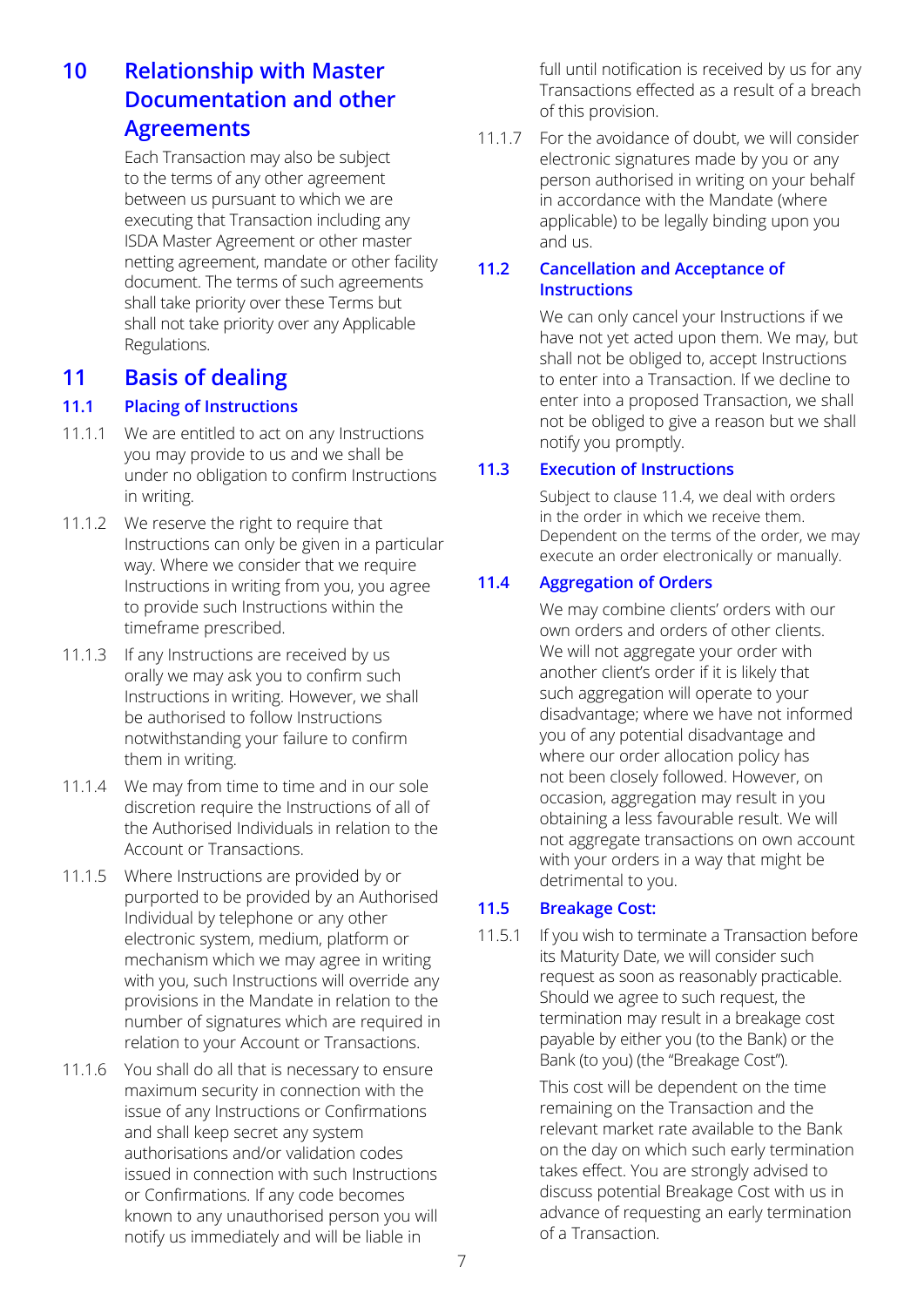11.5.2 Example - Breakage Cost calculation for an Interest Rate Swap ("IRS"):

> If you are the fixed rate payer under an IRS (with a constant notional amount) the Breakage Cost would be determined by:

The notional amount of the IRS x the remaining term of the fixed interest period (expressed in years) x difference between the interest rate available to the Bank for the remaining term of the IRS and your fixed interest rate for that period.

E.g. you have entered into an IRS of €1,000,000 (with a constant notional amount i.e. €1,000,000 for the life of the transaction) with the Bank for a period of three years and agreed to pay a fixed rate of 3.50% for the life of the IRS and in return to receive the variable floating rate. If you wished to terminate this IRS in full after two years and the fixed interest rate available in the market to the Bank is then 1.50%, you will be obliged to make a payment of Breakage Cost to the Bank in the amount of €20,000 which is calculated (€1,000,000 x 1 vear  $\times$  2.00% =  $\text{\textsterling}20.000$ ).

Conversely, if the fixed rate at the time of breakage is 3.75%, the Bank will have to make a payment of Breakage Cost to you in the amount of €2,500 (€1,000,000 x 1 year  $x 0.25\% = \text{\textsterling}2,500$ ).

### **11.6 MiFID II Regulated FX Contracts**

Specific rules and requirements as set out in schedule 5 apply to MiFID II Regulated FX Contracts, unless they are expressly excluded or varied.

### **12 Execution of orders**

### **12.1 Best execution duty**

- 12.1.1 Pursuant to the Regulations, we owe a duty of best execution when we execute orders on your behalf. In the light of our business model, we wish to advise that if you have been categorized as a Professional Client we generally do not consider that we execute orders on your behalf within the meaning of the Regulations in the following circumstances and therefore do not owe you a best execution obligation to provide you with the best possible result. Namely:
	- (a) where we merely provide prices at which we would be willing to buy or sell; or
	- (b) where we provide you, either on request or on a continuous quoting basis, with a quote for the purchase or sale of an Investment; or
- (c) where we are acting as your counterparty for our own account; or
- (d) any other circumstances which clearly demonstrate that you have not legitimately relied on our expertise to protect your interests in relation to any aspect of the Transaction.
- 12.1.2 We also do not owe the duty of best execution if you have been categorised as an Eligible Counterparty.
- 12.1.3 There may be limited circumstances in which we determine that we are executing orders on your behalf. This may be the case if you are a Retail Client. Where we identify that we owe the duty of best execution, we will inform you separately of our best execution policy. A summary of our best execution policy can be found on our website.

### **12.2 LEI and National Client Identifier**

If you are a legal entity, we will require you to provide us with an LEI before a transaction can be executed. If you are a natural person, we will require you to provide us with a National Client Identifier or any information necessary to determine your National Client Identifier.

### **12.3 Confirmations and Statements**

- 12.3.1 If you are a Retail Client or a Professional Client, we are required to provide you with a Confirmation no later than the first Business Day following execution of your order or if the confirmation is received from a third party, no later than the first business day following receipt of the confirmation from that third party. Where it is not possible to send you full and final details of the Transaction at that time, we will send you a summary Confirmation containing key Transaction details. The full Confirmation will follow in due course.
- 12.3.2 It is your responsibility to inform us of any change to the address or other contact details to which Confirmations are sent, the non-receipt of a Confirmation or whether any Confirmations are incorrect before settlement.
- 12.3.3 Where required under EMIR the Bank will periodically provide or make available to you a Statement setting out details of relevant Transactions, including;
	- (a) the key trade terms to enable you to identify each Transaction; and
	- (b) the valuation attributed to each Transaction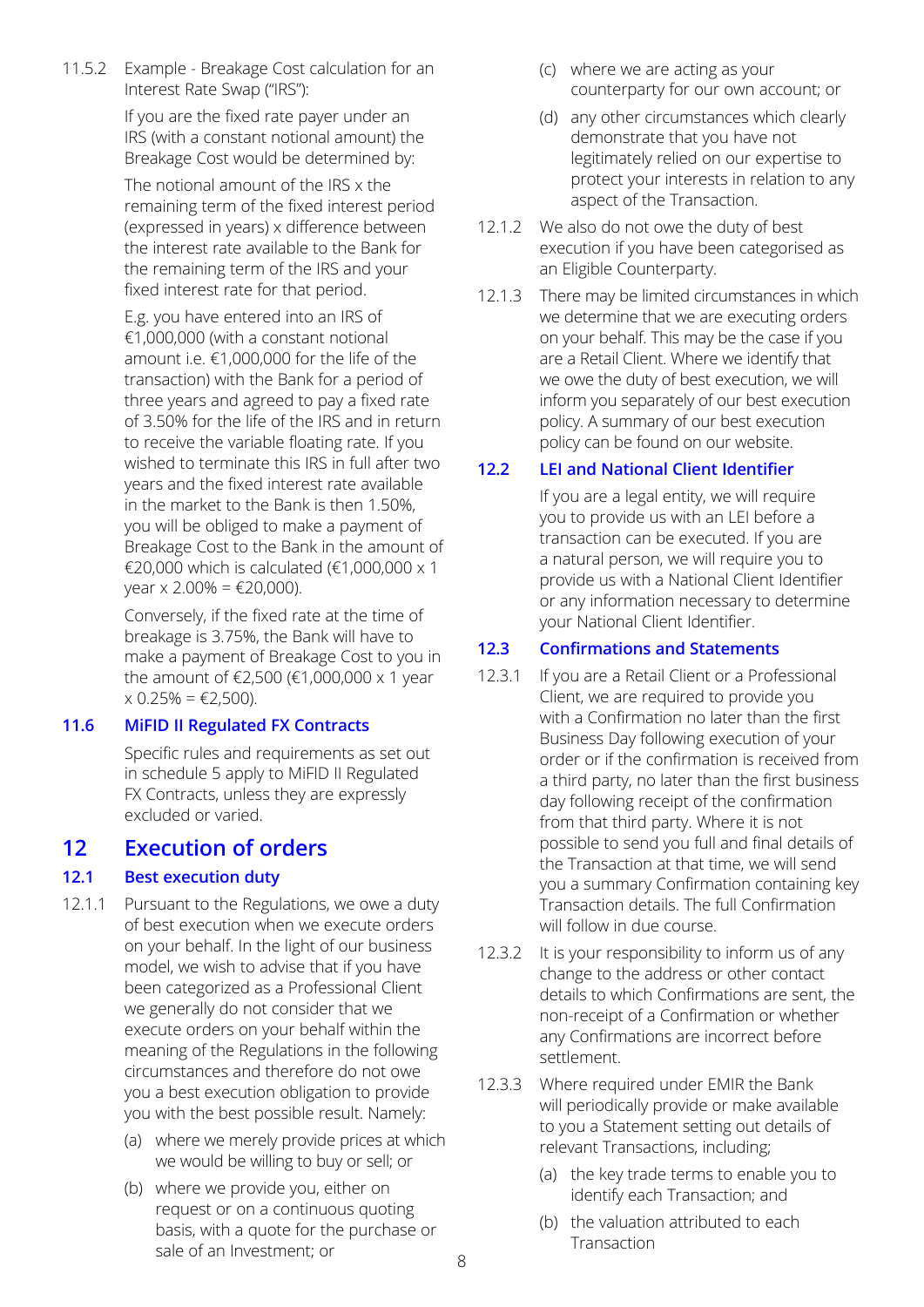- 12.3.4 Confirmations and Statements shall, in the absence of manifest error, be conclusive and binding on you, unless we receive from you objection in writing within ten Business Days of dispatch to you or, where relevant, within the earlier timeframe that may be specified in such Confirmation or Statement, or we notify you of an error in the Confirmation or Statement within the same period.
- 12.3.5 In the event of, and to the extent of, any conflict between a Statement and a Confirmation in respect of a Transaction, the terms of the Confirmation shall prevail.
- 12.3.6 Confirmations or Statements may be generated automatically and may not be signed by us. Our failure to generate a Confirmation or Statement shall not impact on the efficacy, validity or enforceability of the Transaction.

#### **12.4 Performance and Settlement**

- 12.4.1 You shall deliver promptly such funds, investments or other assets deliverable by you under a Transaction in accordance with the terms of that Transaction.
- 12.4.2 In the event that you fail to comply with this obligation, we may provide such funds, investments and other assets as is necessary to fulfil your obligations under the Transaction and you shall be liable to us for the cost of so doing. To the extent applicable, we may debit the costs of so doing from your account(s) which are held by the Bank or any of our Associates.

#### **12.5 Set-off and Lien**

- 12.5.1 We may, to the extent applicable and at our discretion, set off, in whole or in part, monies due to you against monies due or owing from you to us, whether actual or contingent, in relation to any Transaction notwithstanding that the balances on such accounts and the liabilities of you to us may not be expressed in the same currency and we may effect any necessary conversions at such rate and time of exchange as determined by us on the day of the combination, consolidation or set-off. If the amount of the liability is unliquidated or unascertained, we may set off a sum which we estimate in good faith will be the liquidated or ascertained amount of the liability.
- 12.5.2 We retain the right at all times to exercise a general lien or security interest over any

client financial instruments or funds that are held on your behalf in safe custody in order to recover debts that do relate to you or the provision of services to you.

- 12.5.3 If we do not receive either cash or securities in respect of any transaction by the due date, we may immediately, without further demand or notice/having contacted you to demand settlement, cancel, close out, terminate, charge an administrative charge or reverse any contracts and resell, charge, pledge or otherwise dispose of any financial instruments or funds which we hold and use the proceeds towards what you owe us. We may dispose of such financial instruments at whatever price and in whatever manner we see fit at our absolute discretion and we will not be responsible for any loss or reduction in value of such financial instrument. We reserve the right to sell whatever financial instrument we deem appropriate and we shall not be liable to you in respect of such selection. We will give you reasonable notice but no less than three business days' notice before taking such action.
- 12.5.4 These rights will not affect any other rights of set-off, combination or lien we may have. It is our policy to pass on all fines, penalties and costs we might incur if you fail to make payment or you fail to deliver. We reserve the right to retain, or to require any of the companies in the same group as us to retain, or make deductions from, amounts which we owe to you or are holding for you, in respect of any charges and other amounts payable by you to us or in respect of any other liability you may have towards us. Where the funds realised by the sale of the financial instrument are insufficient to cover the whole of your liability to us, you will remain liable to us for the balance.
- 12.5.5 Any funds/assets held as client monies under Applicable Regulations will not be so offset once you have formally notified us and we have duly confirmed in writing that such funds/assets are client money. Where we have confirmed that funds/ assets are held as client money we may not claim a lien or security interest over such funds/assets except to the extent that it relates to any charges in respect of the administration or safekeeping of the funds/ assets or where you have failed to settle a Transaction by the due settlement date.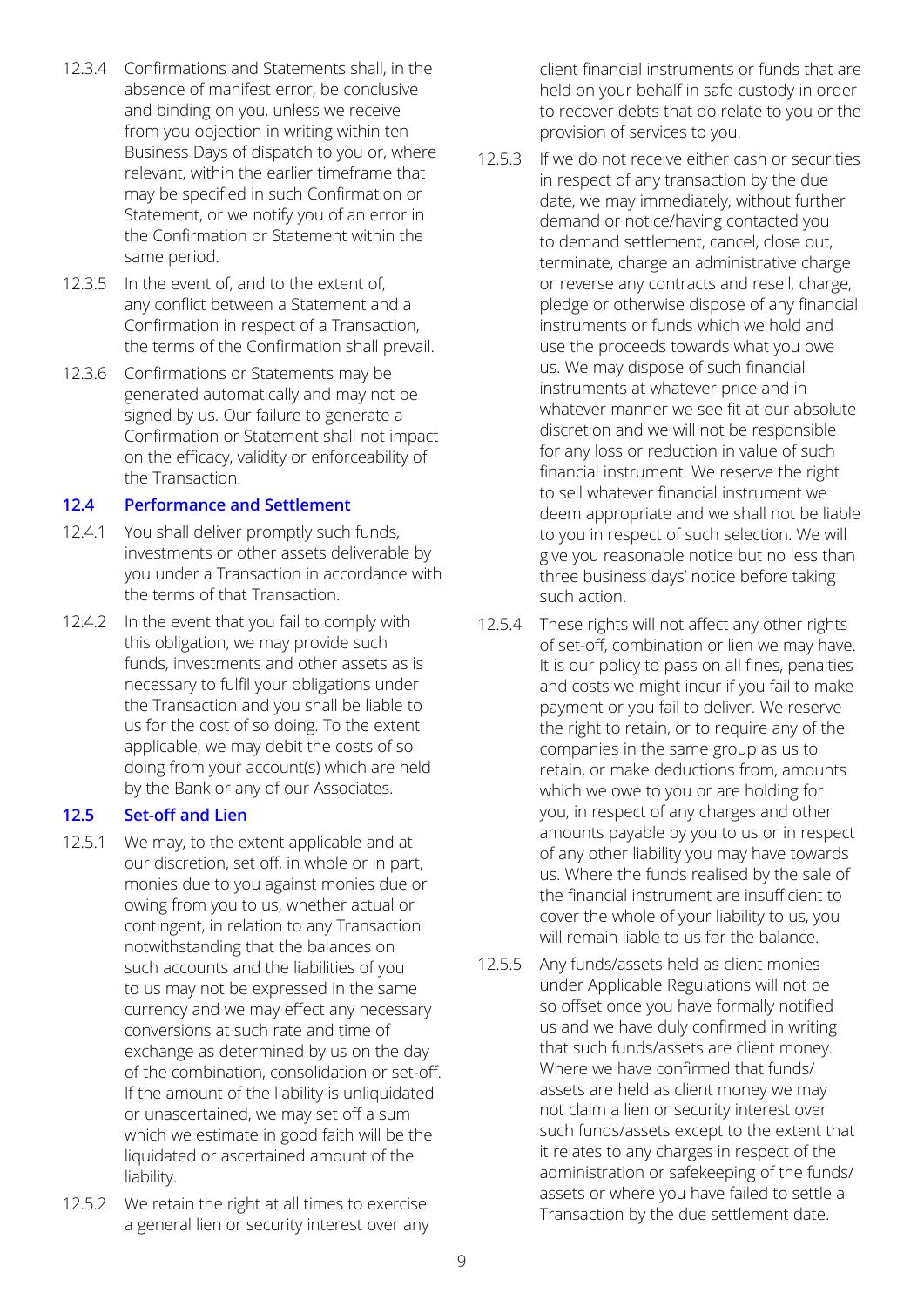#### **12.6 Third parties**

- 12.6.1 It is likely that during the course of settlement someone other than yourself, ourselves or an Associate, will hold your money and/or be the nominal holder of your registered investments or the custodian of the documents of title or certificates which evidence the title to your investments. While every care has been taken in appointing such parties, we do not accept responsibility and have no liability for the actions or omissions by any such third party.
- 12.6.2 Where such third parties are situated outside Ireland it may mean that the legal and regulatory regime applying to those parties is different to that of Ireland and in the event of a default of such an institution those assets may be treated differently from the position which would apply if the assets were held in an eligible credit institution, relevant party or eligible custodian in Ireland. This transaction and custody risk is increased where local custody services in underdeveloped or emerging market countries are used.

### **13 Our Charges**

#### **13.1 Charges**

13.1.1 In addition to the price of each Investment, you will pay our charges. These charges, including, where appropriate, the basis of calculation, how they are to be paid and collected and how frequently they are to be paid are subject to negotiation and agreement between us, unless we have notified you in advance of the applicable charges. You will also pay any applicable value added tax on such charges. A disclosure of expected Aggregated Costs and Charges and expected Total Consideration is available on our website at https://corporate.bankofireland.com/library/. We will also provide this information on a post trade term sheet confirming actual Aggregated Costs and Charges and actual Total Consideration following execution of any Derivative trade.

> An itemised break down of costs and charges can be provided to you at any stage by your relationship manager on request.

#### **13.2 Taxes**

13.2.1 You will also be responsible for payment of any applicable taxes and any industry levy, brokerage fees, transfer fees, registration

fees and all other liabilities, charges, costs and expenses payable or incurred by us in connection with these Terms.

- 13.2.2 It is your responsibility to:
	- (a) ensure that you have obtained appropriate tax advice in relation to your Transactions;
	- (b) make all tax payments as required by applicable law and regulation;
	- (c) provide us with any documentation as required by applicable law and regulation for tax purposes and you undertake to provide us with such documentation when requested by us to do so; and
	- (d) make all necessary filings, returns and/ or other disclosures to the appropriate regulatory authorities.

#### **13.3 Payments**

All payments to us shall be made in same day funds, in such currency as we may from time to time specify, to the bank account designated by us for such purpose. All such payments shall be made by you without any deduction or withholding.

### **13.4 Default Interest**

If you fail to pay us any amount when it is due, we reserve the right to charge you interest on any such unpaid amount calculated at the rate as reasonably determined by us to be the cost of funding such overdue amount. Interest will accrue on a daily basis and will be due and payable by you as a separate debt.

#### **13.5 Currency Indemnity**

If we receive or recover any amount in respect of an obligation of yours in a currency other than that in which such amount was payable, whether pursuant to a judgment of any court or otherwise, you shall indemnify us and hold us harmless from and against any cost (including costs of conversion) and any loss suffered by us as a result of receiving such amount in a currency other than the currency in which it was due.

#### **13.6 Remuneration, Commission and Sharing Charges**

We will notify you in accordance with the Regulations if we receive remuneration or commission from, or share charges with, an Associate or other third party as a result of undertaking Transactions on your behalf.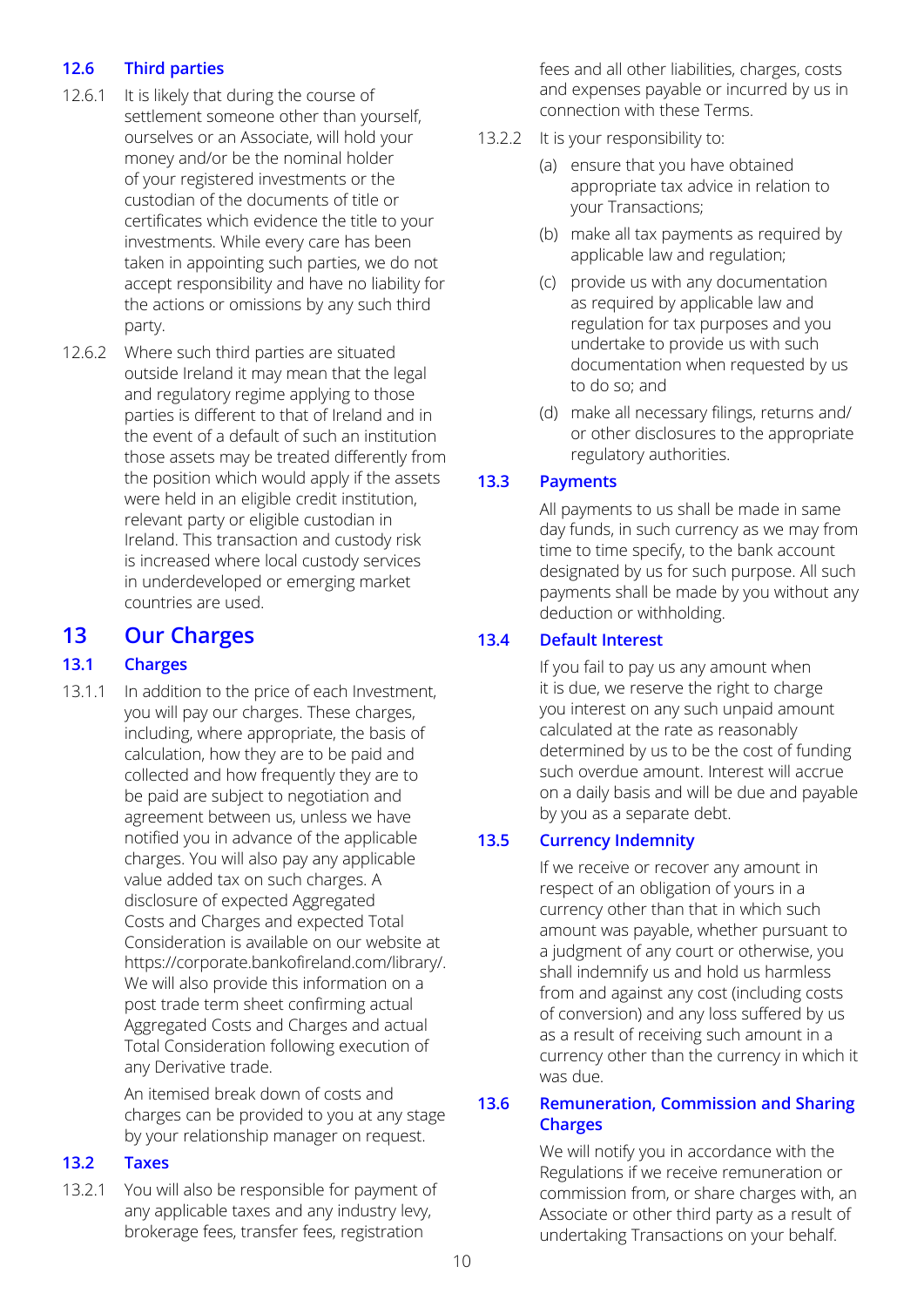#### **13.7 VAT number**

Our VAT identification number is IE8Y42002P.

### **14 Client money**

The Governor and Company of the Bank of Ireland is a bank authorised in Ireland and acts as banker in respect of any money we hold on your behalf in an account with ourselves. This means that we do not hold your money in accordance with the Irish client money requirements. In particular, we shall not segregate your money from ours unless you have specifically requested this in the context of you holding client money and we shall not be liable to account to you for any revenues made by our use, as banker, of such funds.

### **15 Material Interests and Conflicts**

- 15.1 Your attention is drawn to the fact that when we deal with or for you, we or an Associate may have an interest, relationship or arrangement that is material in relation to the Transaction or Investment concerned.
- 15.2 We have implemented a conflicts of interest policy ("the Conflicts Policy") that identifies those circumstances that constitute, or may give rise to, conflicts of interest which may damage the interests of one or more of our customers. The Conflicts Policy also sets out the organisational and administrative arrangements that we have implemented in order to manage these conflicts. If, at any time, you would like to receive further details in relation to our conflicts of interest policy, please contact us in writing.
- 15.3 In accordance with the Regulations, we would like to disclose to you the following conflicts of interests. We may:
	- (a) deal in the Investment, a related Investment or an asset underlying the Investment, as principal for our own account or that of someone else. This could include selling to you or buying from you and also dealing with or using the services of an intermediate broker or other agent who may be an Associate;
	- (b) buy from you and sell immediately to another client or vice versa;
	- (c) hold a position (including a short position) in the Investment concerned,

a related investment or an asset underlying the Investment;

- (d) quote prices to the market in the Investment, a related Investment or an asset underlying the Investment;
- (e) sponsor or underwrite a new issue involving the Investment you are buying or selling;
- (f) act as financial adviser or lending banker to the company whose Investments you are buying or selling or to an actual or potential bidder for the share capital in such a company;
- (g) provide other services to Associates or other clients who may have interests in Investments or underlying assets which conflict with your own.

### **16 Representations, Warranties and Covenants**

- 16.1 You represent and warrant to us the following, each of which is deemed to be repeated by you on each date you enter into a Transaction, that (as the context requires):
- 16.1.1 you have all necessary capacity, authority, powers, consents, licences and authorisations and have taken all necessary action to enable you lawfully to enter into and perform your obligations under these Terms and each Transaction and to grant the security interests and powers referred to in these Terms;
- 16.1.2 the persons entering into these Terms and each Transaction (and who will give the Instructions for each Transaction) on your behalf have been duly authorised to do so;
- 16.1.3 these Terms, each Transaction and the obligations created under them are binding upon you and enforceable against you in accordance with their terms and do not and will not violate the terms of any regulation. order, charge or agreement by which you are bound;
- 16.1.4 you have regular access to the internet and consent to us providing you with information, with KIDs where relevant or, where applicable, amendments to these Terms by posting such information on our website at www.bankofireland.com/ treasurylibrary or such other website as we may notify to you from time to time;
- 16.1.5 you are sole legal and beneficial owner (except where you are acting as trustee) of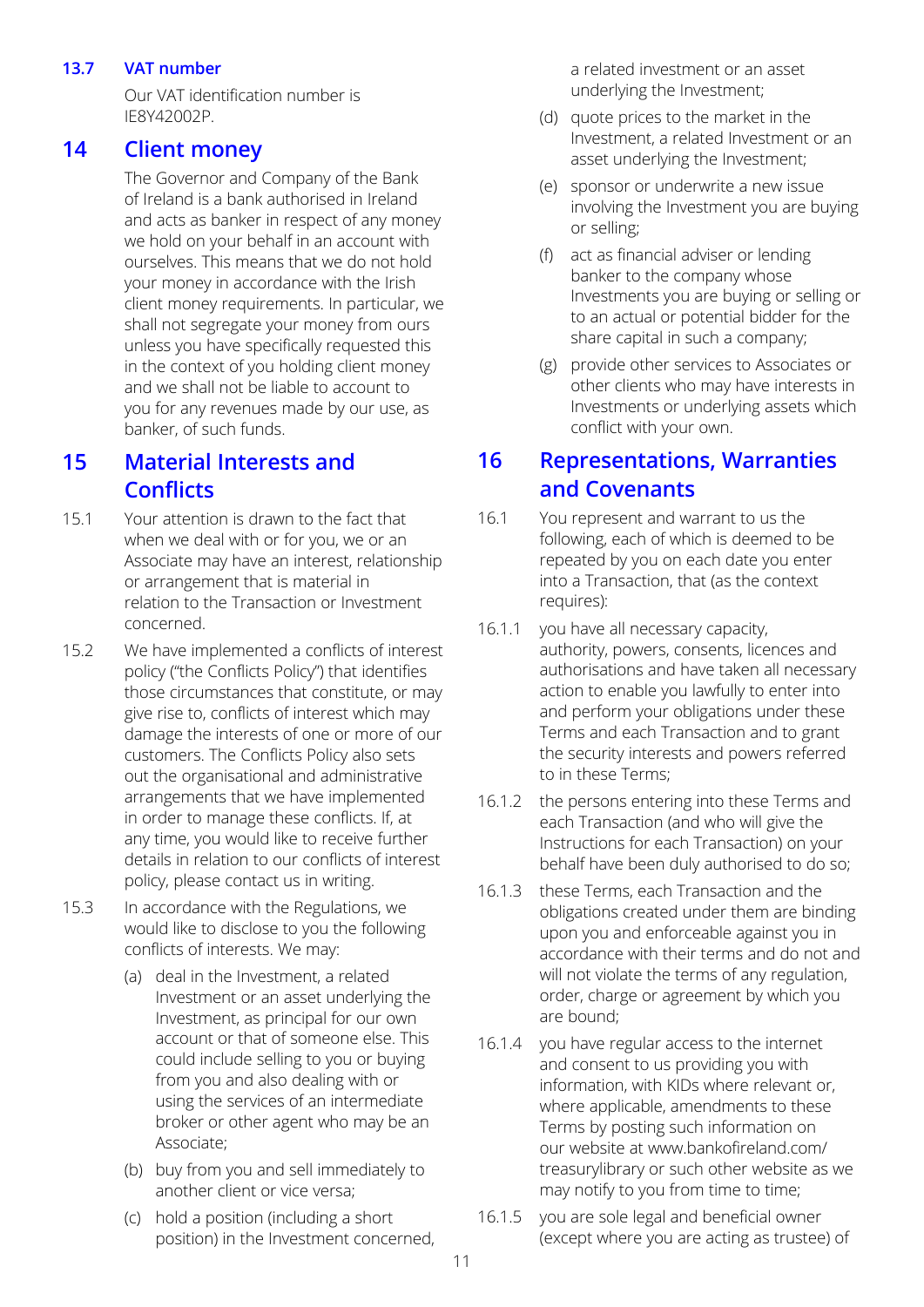the Investments which are the subject of the Transaction and each Transaction and such Investments are and will be free from any charge, lien, pledge or encumbrance;

- 16.1.6 any information which you provide or have provided to us in respect of your financial position or other matters is accurate and not misleading in any material respect;
- 16.1.7 by entering into and performing the transactions contemplated by these Terms you will not violate any Applicable Regulations;
- 16.1.8 you are entering into Transactions for commercial purposes only and such Transactions will be directly linked to your business activities;
- 16.1.9 you are willing and financially able to sustain a total loss of funds resulting from the Transactions you enter into;
- 16.1.10 except as otherwise agreed by us, you are the sole legal and beneficial owner of all cash and collateral you transfer under these Terms, free and clear of any security interest whatsoever;
- 16.1.11 except to the extent that we have agreed that you may act as agent on behalf of another pursuant to clause 16.2 below and subject to clause 4.3 above, you will be liable as a principal in respect of all Transactions;
- 16.1.12 unless you have notified us otherwise in writing, neither you nor any other entity within the group to which you may belong is a financial counterparty (as defined under EMIR) nor has taken, at the time at which a Transaction is entered into, positions in OTC derivative contracts that exceed a clearing threshold specified under EMIR;
- 16.1.13 unless you have notified us otherwise in writing, where you have notified us that you are a financial counterparty (as defined under EMIR), you are a financial counterparty that is not subject to the clearing obligation under EMIR;
- 16.1.14 unless you have notified us otherwise in writing, where you may have notified us that you are a financial counterparty that is not subject to the clearing obligation under EMIR you continue not to be subject to such obligation;
- 16.1.15 unless you notify us otherwise in writing, where you have notified us that you are a financial counterparty (as defined under EMIR) that is subject to the clearing obligation under EMIR you continue to be subject to such obligation;
- 16.1.16 unless you notify us otherwise in writing, where you have notified us that you are a non-financial counterparty (as defined under EMIR) that has taken positions in OTC derivative contracts that exceed one or more clearing thresholds specified under EMIR, your status has not changed and you have not exceeded any additional clearing threshold(s) as specified under EMIR;
- 16.1.17 you agree to promptly notify us in writing if, at the time at which a Transaction is entered into or any time thereafter, any clearing threshold specified under EMIR is exceeded in the manner provided for under EMIR;
- 16.1.18 where relevant, you have obtained (and provided us with) an LEI;
- 16.1.19 unless you have notified us otherwise, you are not a US person (as such term has been defined in the interpretative guidance on the cross border application of the swaps provisions of Title VII of the Dodd Frank Act published by the U.S. Commodity Futures Trading Commission in July 2013); and

#### **16.2 Where you are acting as agent on behalf of another:**

- 16.2.1 you represent and warrant that:
	- (a) you have full authority to engage with us in all business you carry on with us on behalf of such person and to use their resources to meet any obligations incurred by you in relation to such business;
	- (b) such person can make the representations and warranties set out in clause 16.1 above as if it were the party to these Terms;
	- (c) in entering into any Transaction on behalf of such person, you have no reason to believe that such person will not be able to perform any settlement obligations under such Transaction;
	- (d) you have obtained, recorded and independently verified evidence of the identity of such person and, where appropriate, the identity of any underlying principal of such person, you have identified the source(s) of wealth and funds of such person and, where appropriate, any underlying principal of such person, and you have complied with all other customer information requirements pursuant to all Applicable Regulations including those of the Republic of Ireland; and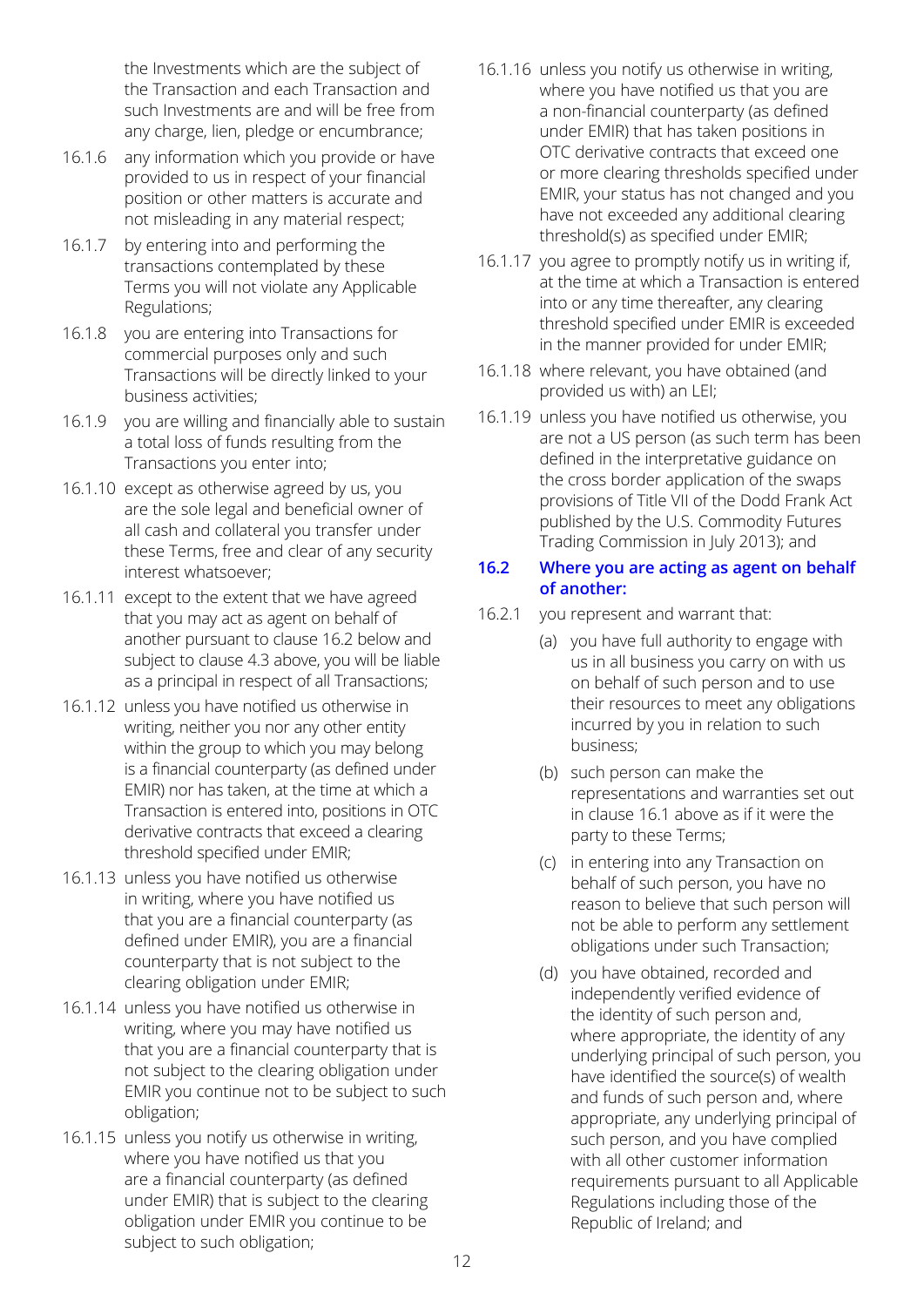- (e) in entering into any Transaction on behalf of such person, you have no reason to believe that such person is subject to any restriction or prohibition from engaging in such Transaction under any Applicable Regulations.
- 16.2.2 Notwithstanding any provision of these Terms to the contrary, you agree that, for settlement purposes only, we may settle directly with such person and shall be entitled to take any action to effect the same; and

#### **16.3 You covenant to us that:**

- 16.3.1 you will at all times obtain and comply, and do all that is necessary to maintain in full force and effect, all authority, capacity, powers, consents, licences and authorisations referred to in clause 16.1;
- 16.3.2 you will promptly notify us of the occurrence of any of the events set out in clauses 24.1 below with respect to yourself;
- 16.3.3 you will use all reasonable steps to comply with all Applicable Regulations in relation to these Terms and any Transaction so far as they are applicable to you or us; and
- 16.3.4 upon demand, you will provide us with such information as we may reasonably require to evidence the matters referred to in this clause 16 or to comply with any Applicable Regulations.

# **17 Liability and Indemnity**

### **17.1 General Exclusion**

Neither we nor our officers, employees, agents or delegates shall be liable for any loss suffered by you under or in connection with these Terms unless such loss arises from our respective negligence, wilful default or fraud.

#### **17.2 Exclusion for Telephone and Electronic Instructions**

For the avoidance of doubt, neither we nor our officers, employees, agents or delegates shall be liable or responsible for consequences arising out of the interruption of, delay and/or loss in transit of any messages, letters, email communications or documents sent by you or us in relation to any Transaction or for any delay, mutilation or other errors arising in transmission of any Instructions and confirmations sent by telephone, facsimile, email or other electronic means.

### **17.3 Force Majeure**

Neither we nor our officers, employees, agents or delegates assume any liability or responsibility for consequences arising out of acts, events or circumstances not within our control including war, acts of terrorism, insurrection, civil disorder, acts of God, industrial disputes, acts or regulations of government, regulatory or supranational bodies or authorities or markets or the breakdown, failure or malfunction of any telecommunications or computer service or the interruption of the Bank's business due to failure of power supplies.

#### **17.4 Indemnity**

- 17.4.1 You will indemnify us and our officers, employees, agents and delegates against any costs, loss, liability, claims, demands, proceeds or expenses whatsoever which may be suffered or incurred by us and/ or them directly or indirectly in connection with or as a result of any service performed or action permitted under these Terms except to the extent that the expense or loss is due to our or their respective negligence, wilful default or fraud.
- 17.4.2 Nothing in these Terms will either exclude or restrict any general duty or liability which we may have to you or require you to indemnify or compensate us to any extent prohibited by the Regulations, or anything in these Terms.
- 17.4.3 Nothing in these Terms will reduce your statutory rights relating to misdescribed products or services.

### **17.5 Reasonable Delay**

Notwithstanding the above, we shall be under no liability for any loss or expense you incur by reason of our reasonable delay in dealing with your Transaction or any change in market conditions. We shall have no liability to you for any loss or expense you may suffer or incur as a consequence of any Transaction entered into by you in accordance with your Instructions.

### **18 Margin**

18.1 Where we effect or arrange a Transaction involving an option, future or contract for differences you should note that, depending upon the nature of the Transaction, you may be liable to make margin payments. Further payments may be required if the Transaction fails to be completed or upon the earlier settlement or closing out of your position.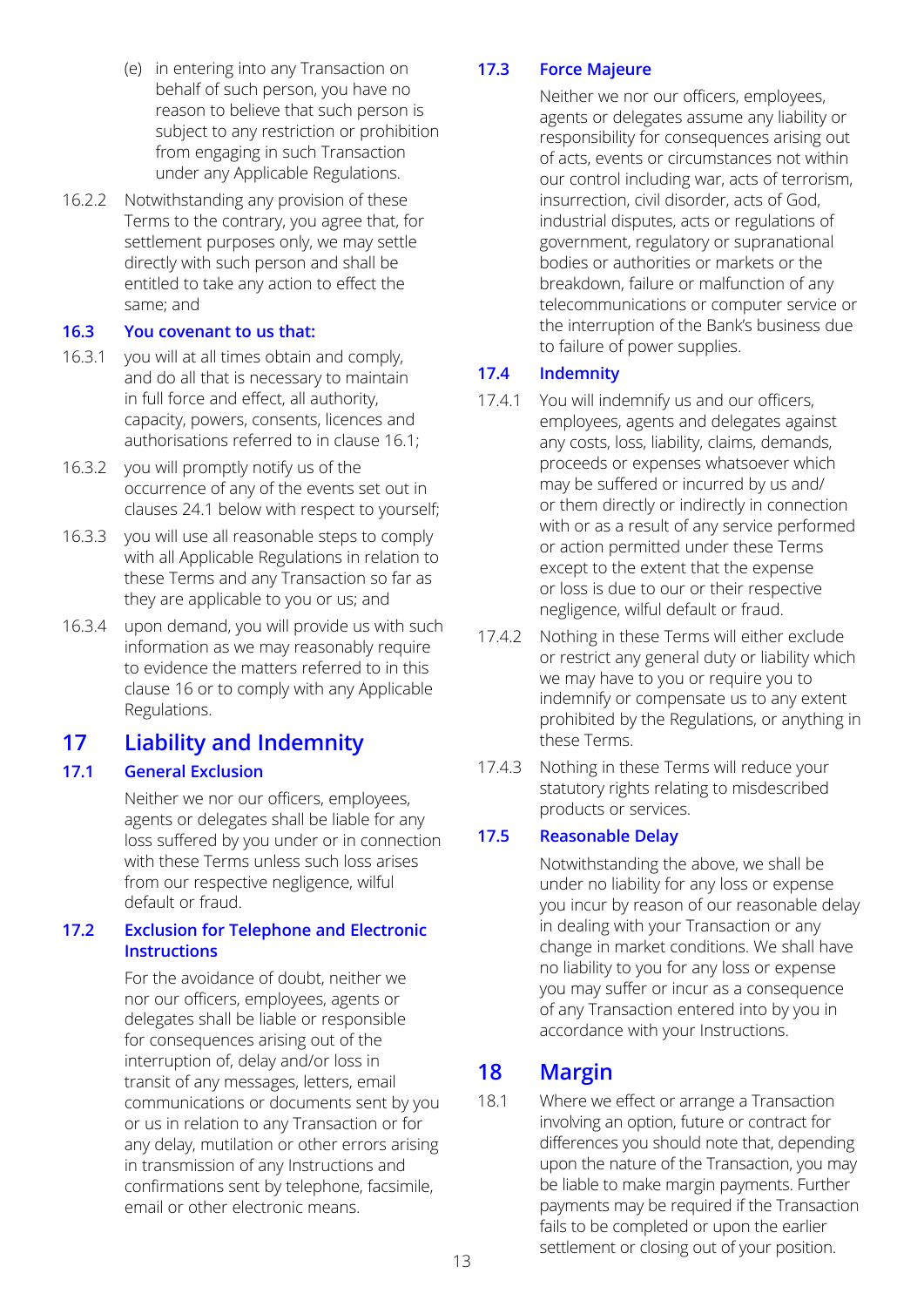- 18.2 You will be required to make further variable payments by way of margin against the purchase price of the investment, instead of paying (or receiving) the whole purchase (or sale) price immediately.
- 18.3 The movement in the market price of your investment will affect the amount of margin payment you will be required to make.
- 18.4 We will monitor your margin requirements on a daily basis and we will inform you as soon as it is reasonably practicable of the amount of any margin payment required under this clause.
- 18.5 You agree to pay us on demand such sums by way of margin as are required from time to time under the rules of any relevant market (if applicable) or as we may in our discretion reasonably require for the purpose of protecting ourselves against loss or risk of loss on present, future or contemplated Transactions under these Terms.
- 18.6 If you fail to meet a margin call, we may (and after five Business Days will) close out the position unless we have previously granted you a loan or credit in accordance with Applicable Regulations.
- 18.7 Unless otherwise agreed, margin must be paid in cash. The currency of the cash margin you pay to us shall be the currency of the relevant underlying Transaction (if applicable) or as we may in our discretion reasonably decide from time to time. Cash margin is paid to us as an outright transfer of title and you will not retain any interest in it. Cash margin received by us will be recorded by us as a cash repayment obligation owed by us to you.

# **19 Security**

19.1 We may require you to provide security for your obligations under these Terms in the form of cash or collateral acceptable to us as we may determine. Such security will be provided as continuing security for the performance of all your obligations (whether actual or contingent, present or future) to us under or pursuant to these Terms ("the Secured Obligations"). You shall grant to us, with full title guarantee, a first fixed mortgage or charge as directed by us in all such non- cash collateral provided by you to us or to our order or under our direction or control or otherwise held by an Associate.

- 19.2 You agree to execute such further documents and take such further action as we may reasonably require to perfect our security interest over, be registered as owner of or obtain legal title to the collateral, secure further Secured Obligations, enable us to exercise our rights or to satisfy any market requirement.
- 19.3 You undertake neither to create nor to have outstanding any security interest whatsoever over, nor to agree to assign or transfer, any of the collateral transferred to us.
- 19.4 You agree that we may, free of any adverse interest of yours or any other person, grant a security interest over the collateral provided by you to cover any of our obligations owed by virtue of the positions held by us for you (whether as principal or as agent).
- 19.5 In addition and without prejudice to any rights which we may be entitled to under these Terms or any Applicable Regulations, we shall have a general lien on all property held by us on your behalf until the Secured Obligations are satisfied.

# **20 Your rights**

In the event of default by the Bank, you may exercise any legal rights available to you whether arising from contact or by operation of law.

# **21 Custody of investment instruments**

The Bank will hold investment instruments for you on terms to be agreed between you and us.

# **22 Confidentiality and Personal Data**

### **22.1 Confidentiality**

- 22.1.1 Your relationship with us is a confidential matter (even when you are no longer a customer). We will not reveal your name and address or details about your Account to anyone, other than in the following cases when we are allowed to do so by law or other Applicable Regulation:
	- (a) if we have to give the information by law or other Applicable Regulation;
	- (b) if disclosure is required in the public interest;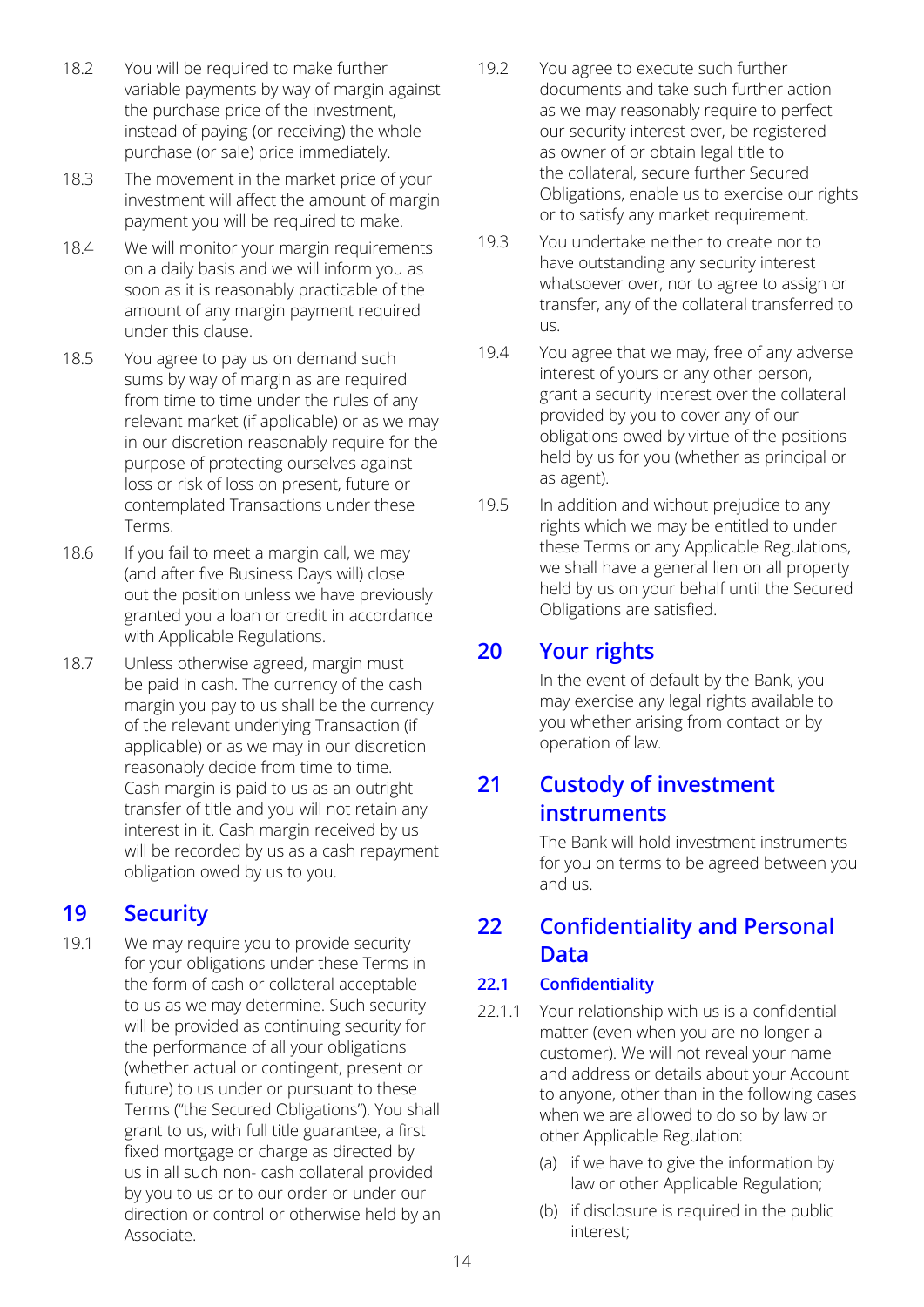- (c) where our interests require disclosure; and
- (d) where the disclosure is made with your express or implied consent.

#### **22.2 Personal Data**

- 22.2.1 When processing your personal data, we comply with our obligations under the applicable data protection legislation. The Bank's Data Privacy Notice sets out
	- (i) the information we collect about you;
	- (ii) how we use your information;
	- (iii) who we share your information with;
	- (iv) how you can control our use of your information and exercise your rights.

A copy of the Data Privacy Notice was provided to you. Please contact us, if you have not received it, so that we can issue you with another copy. It can also be found at www.bankofireland.com/privacy.

#### **22.3 Recording of telephone and electronic communication.**

 All telephone or electronic communication between us that may or may not result in Transactions will be recorded by us. Our voice records will be accepted by you as conclusive evidence of the Instructions, orders or conversations recorded. Our recordings shall be and remain our sole property. The recordings may also be used as evidence in any proceedings involving the Bank or any of our Associates. A copy of such conversations and communications with you will be available on request for a period of five years and, where requested by the Central Bank of Ireland for a period of up to seven years.

### **23 Regulatory reporting**

- 23.1 We will provide details of your Transaction to the competent authorities (such as Central Bank of Ireland or Financial Conduct Authority) or publicise the price, volume and time of such Transaction in accordance with the Regulations. You acknowledge and agree that we are required to disclose such information and that all such information held by us shall be our sole and exclusive property.
- 23.2 Certain forward foreign exchange transactions are exempted from the regulatory reporting obligations under MiFID II if the criteria set out in schedule 4 are met. In order for us to assess whether

your forward foreign exchange transaction has to be reported or not, you agree to provide us with all information we may reasonably require for the purpose of complying with our obligations under Applicable Regulations and acknowledge that we reserve the right not to enter into any forward foreign exchange transactions with you until we are in receipt of such information.

23.3 You agree to inform us if you are aware or become aware of any change to the information provided to us under this clause 23 and schedule 4.

### **24 Termination**

- 24.1 We may close out any unsettled Transactions and/or terminate these Terms in any of the following circumstances:
	- (a) you fail to make any payment when due under or to make or take delivery of any property when due under, or to observe or perform any other provision of these Terms and such failure continues for three Business Days after we give you notice of non-performance;
	- (b) you cease to trade, or are unable to pay your debts at any time as they fall due or have a petition presented or a meeting convened for the purpose of winding you up or if you enter into liquidation whether compulsorily or voluntarily or you have a receiver, manager, examiner or administrator appointed over all or a substantial part of your assets;
	- (c) part of your assets or distraint is levied over any of your assets or any similar or analogous order is made or proceeding is commenced or officer is appointed or action is taken in any jurisdiction in consequence of debt;
	- (d) any representation or warranty made or given or deemed made or given by you under clause 16 proves to have been false or misleading in any material respect as at the time it was made or given or deemed made or given;
	- (e) you are dissolved;
	- (f) you fail to observe or perform any other obligations which you owe to us or you are otherwise in breach or default of any term or provision of these Terms or of any Transaction;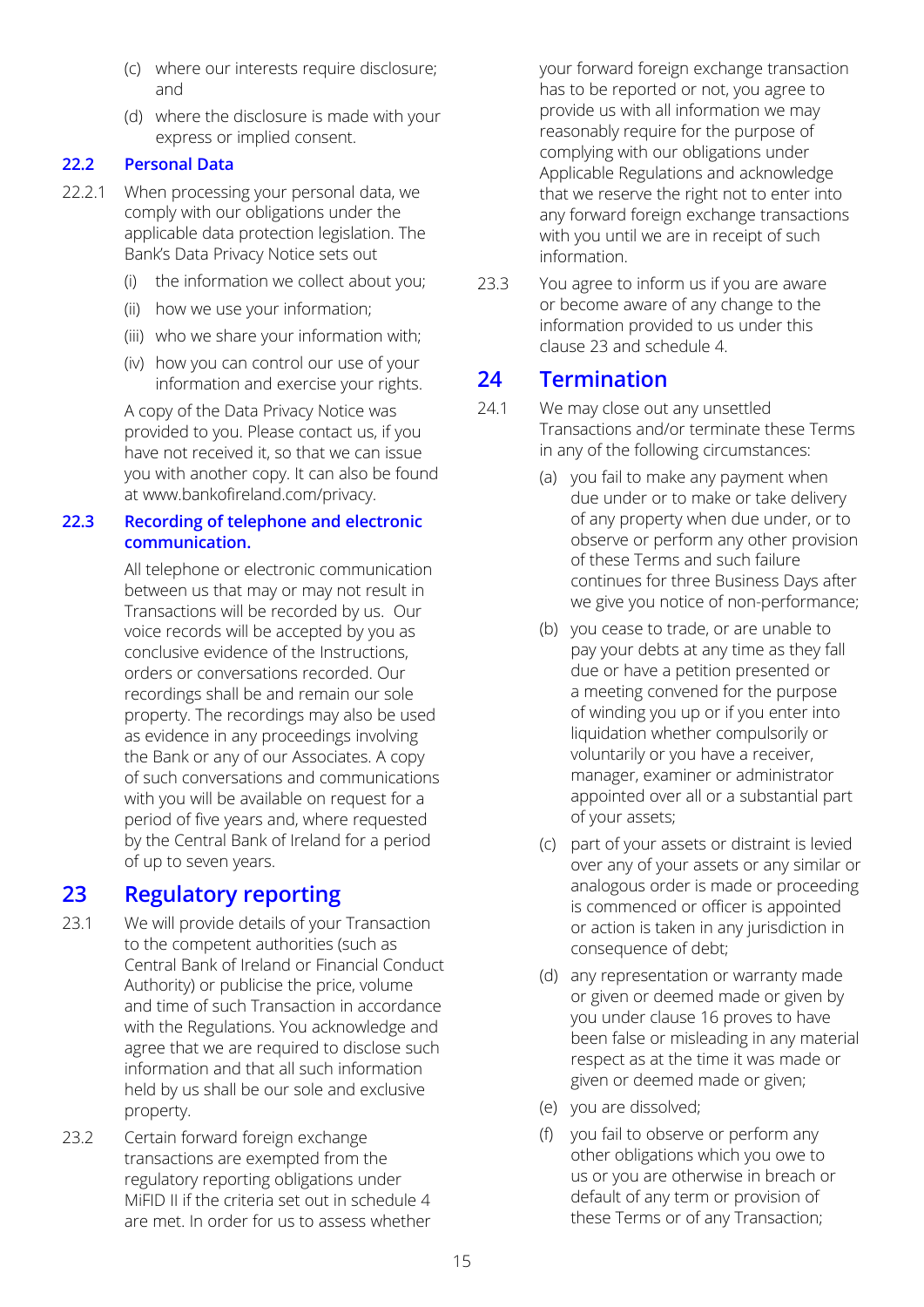- (g) any indebtedness in respect of money you have borrowed from us, or any member of the Group in an amount greater than Euro 10,000 or equivalent in other currencies becomes payable or capable of being declared payable before its stated maturity;
- (h) you stop or suspend payment of your debts or you propose to enter into any composition, scheme, compromise or arrangement with or for the benefit of your creditors generally or any class of them;
- (i) any security (or any part of it) given under or in respect of these Terms, or in respect of any Transaction is not or will no longer be a valid, enforceable, effective and continuing security or we receive legal advice to that effect;
- (j) your insolvency or inability or the insolvency or inability of any other person, corporation or entity now or hereafter liable, absolutely or contingently for the payment of your obligations under the Transactions ("Other Liable Party"), to pay your debts as they mature, or the appointment of a receiver, examiner, trustee, custodian or other fiduciary for, or for any property of, or an assignment for the benefit of creditors by, or the making of or entering into a trust mortgage or deed or other instrument of similar import for the benefit of creditors by you or any Other Liable Party, or the convening of a meeting of the creditors, or the selection of a committee representing the creditors or any Other Liable Party;
- (k) being an individual, if you are adjudicated a bankrupt;
- (l) we consider it necessary or desirable to prevent what we consider is or might be a violation of any Applicable Regulations or good standards of market practice; and/or
- (m) we consider it necessary or desirable for our own protection where an event occurs or any action is taken which we consider might have a material adverse effect upon your ability to perform any of your obligations under these Terms.
- 24.2 In order to terminate the Terms in accordance with clause 24.1 above, we shall give you written notice of our intention to

do so, which shall be immediately effective. We may not give you notice of our intention to close out any unsettled Transaction.

- 24.3 Either of us shall be entitled to terminate these Terms by giving one week's written notice of our intention to do so to the other.
- 24.4 Any notice of termination given by either you or us will be considered to be effective in accordance with the provisions of clause 25.
- 24.5 In any case, termination shall not affect any legal rights or obligations that may already have arisen and shall be without prejudice to any Transactions already initiated.
- 24.6 In the event of termination, any unsettled Transactions will be closed out, settled or delivery effected and Transactions in progress at the date of termination will be settled in the normal way except where otherwise provided in other documentation relating to such Transactions.
- 24.7 In any case where we close out any Transaction and/or terminate these Terms, we will be entitled to receive from you all fees, costs, charges, expenses and liabilities accrued or incurred under these Terms up to the date of such close out or termination (as the case may be) including any additional expenses, charges or losses reasonably and properly incurred in closing out any Transactions and/or terminating these Terms. Any calculation of such expenses, charges or losses etc. shall take into account any close out and netting arrangements in any relevant documentation (including, for the avoidance of doubt, the ISDA Master Agreement) relating to a terminated or closed out Transaction which arrangements shall, for the avoidance of doubt, prevail.

### **25 Notices**

25.1 Any notice to be given by you or us shall, subject to any express provision in these Terms be given or notified in writing and shall be posted or delivered or sent by facsimile or electronic transmission. Any notice given by post will be deemed to be given five Business Days after posting and any notice given by delivery, facsimile or electronic transmission will be deemed given upon delivery, facsimile or transmission (as the case may be). In proving service of notice, it shall be sufficient to prove in the case of delivery by post that the correct communication details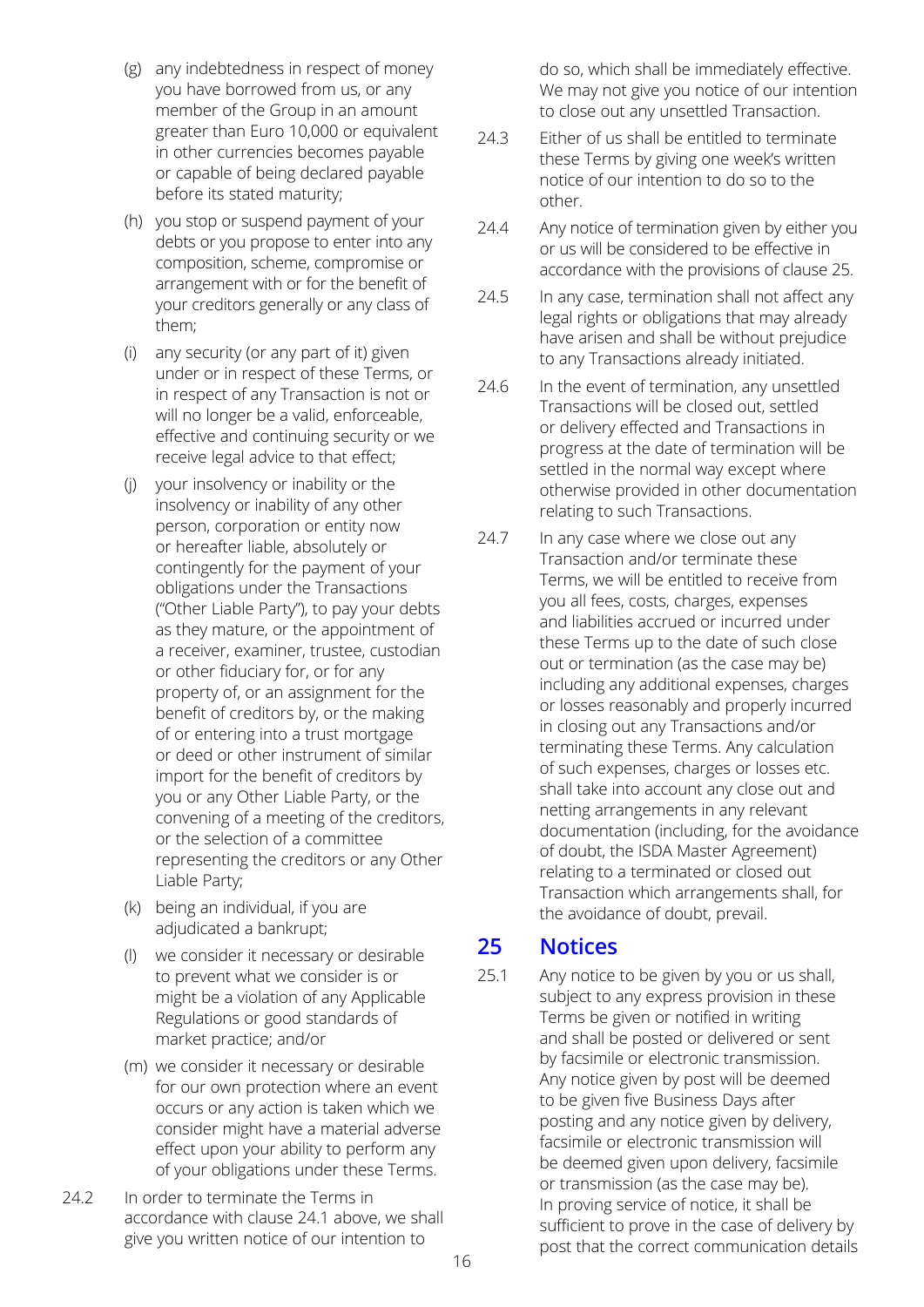were affixed and in the case of delivery by facsimile or electronic transmission that it was delivered to the correct destination.

- 25.2 All notices shall be deemed correct. conclusive and binding on you unless objection in writing is received by us within five Business Days of receipt thereof by you.
- 25.3 Our current contact details are shown within these Terms unless we inform you otherwise. We will assume that your address is that shown on your account opening documentation unless you inform us otherwise in writing.

### **26 Miscellaneous**

#### **26.1 Amendments**

- 26.1.1 We may amend these Terms as required by law or regulation.
- 26.1.2 If you are a Retail Client, we will send you a written notice describing the relevant changes. Where we have sent a notice, such changes will become effective on a date to be specified in the notice which must be at least thirty Business Days after the notice is sent to you.
- 26.1.3 If you are a Professional Client or Eligible Counterparty, we will amend these Terms by uploading a new version of the Terms on our website and such changes will take effect immediately.
- 26.1.4 You may not amend these Terms without our prior written agreement.

#### **26.2 Assignment**

 These Terms shall be for the benefit of and binding upon us both and our respective successors and assignees. You shall not assign, charge or otherwise transfer or purport to assign, charge or otherwise transfer your rights or obligations under these Terms or any interest in these Terms, without our prior written consent, and any purported assignment, charge or transfer in violation of this clause 26.2 shall be void.

#### **26.3 No Waiver**

The rights and remedies provided under these Terms are cumulative and additional to and not exclusive of those provided by law. We shall be under no obligation to exercise any right or remedy either at all or in a manner or at a time beneficial to you. No failure by us to exercise or delay by us in exercising any of our rights under these Terms (including any Transaction) or

otherwise shall operate as a waiver of those or any other rights or remedies. No single or partial exercise of a right or remedy shall prevent further exercise of that right or remedy or the exercise of another right or remedy.

#### **26.4 Severability**

If at any time, any provision of these Terms is or becomes illegal, invalid or unenforceable in any respect under the law of any jurisdiction, neither the legality, validity or enforceability of the remaining provisions of these Terms nor the legality, validity or enforceability of such provision under the law of any other jurisdiction shall in any way be affected or impaired.

### **26.5 Third Party Rights**

A person who is not a party to these Terms has no right to enforce any of these Terms.

# **27 Entire Agreement**

Save where the Transaction is also subject to separate documentation (including such documentation referred to in clause 10), these Terms supersede any previous written or oral agreement between the parties in relation to the matters dealt with in these Terms and contain the entire agreement between the parties relating to the subject matter of these Terms at the date hereof.

# **28 Complaints**

- 28.1 If you are not satisfied with any aspect of our service or products please contact your relationship manager directly who will be pleased to help you and explain our complaints procedure in more detail. A copy of our customer dispute resolution, complaints and, error handling procedures is available on request.
- 28.2 Our aim is to try to resolve your complaint straightaway. Often however, complaints need to be investigated further. If this is the case, we will write to you within five (5) Business Days in order to:
	- (a) acknowledge receipt of your complaint; and
	- (b) tell you how long we expect it will take to resolve it.
- 28.3 In the majority of cases, we would hope to be able to resolve your complaint within ten Business Days. In exceptional circumstances and/or where your complaint is particularly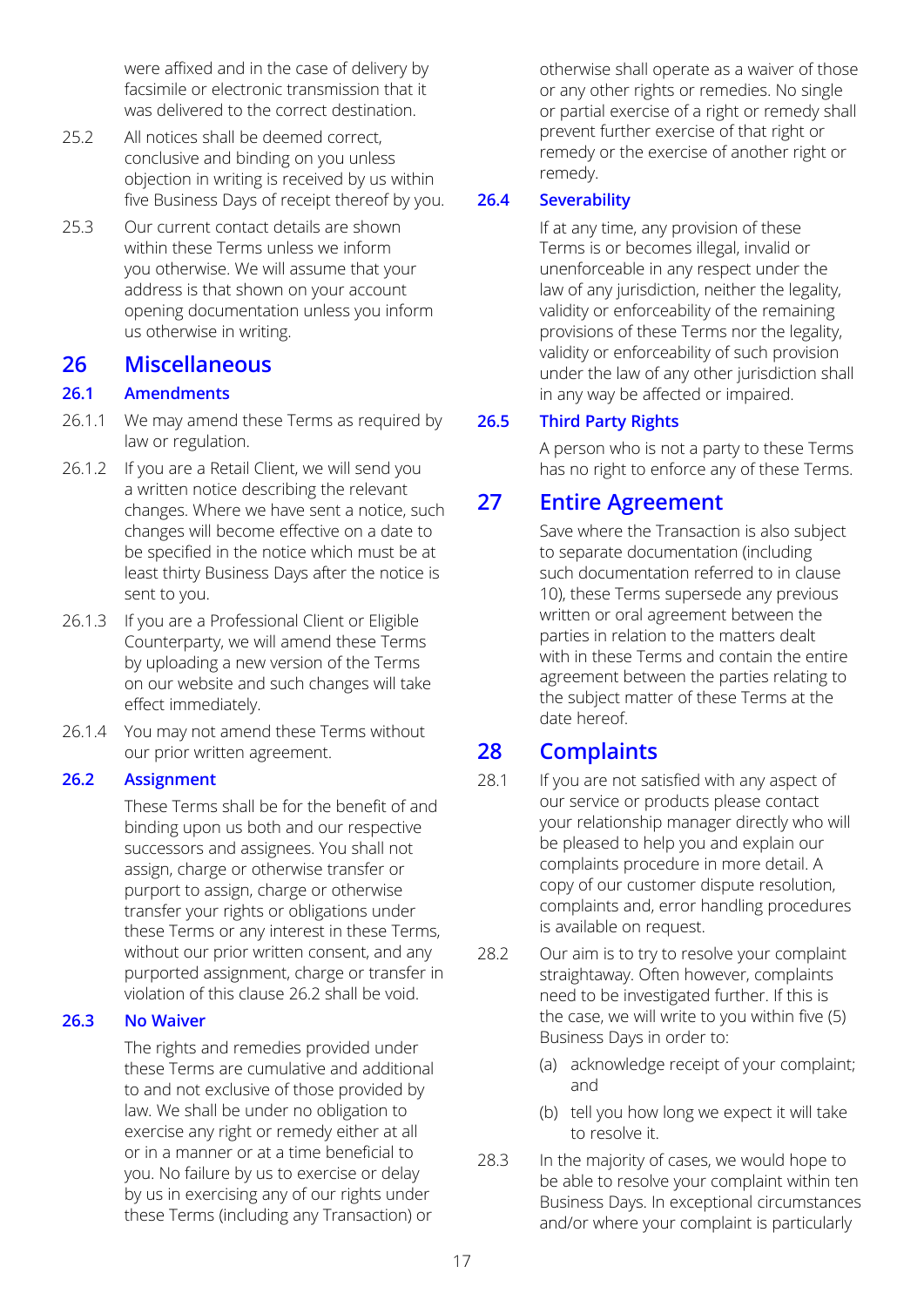complex, matters may take longer to resolve. We will however keep you informed of any progress until your complaint has been resolved.

- 28.4 However, if you are not satisfied with our action or explanation, you can refer your complaint in writing to: Head of Customer Group Dublin, Bank of Ireland Global Markets, 2 Burlington Plaza, Burlington Road, Dublin 4.
- 28.5 We are subject to the procedures of the Financial Services and Pensions Ombudsman Bureau, a statutory scheme which deals independently with complaints from consumers about their individual dealings with financial services providers that have not been resolved through internal complaints procedures. You can contact the Financial Services and Pensions Ombudsman Bureau at 3rd Floor, Lincoln House, Lincoln Place, Dublin 2, D02 VH29. Tel: (01) 567 7000, e-mail: info@fspo.ie, website: www.fspo.ie

# **29 Dispute Resolution**

- 29.1 Where a dispute arises relating to the recognition of, or valuation of an uncleared OTC derivative contract, or exchange of collateral (a "Dispute");
	- (a) once a Dispute has been identified, and notified to us, the Bank will consult with you in good faith using any agreed process to resolve the Dispute in a timely manner.
	- (b) where a Dispute has not been resolved within five (5) Business Days, the Bank will escalate the details of the Dispute internally to senior members of staff to assist in resolving the dispute.
- 29.2 The Bank will report to the competent authority under EMIR where a Dispute is for an amount or value higher than  $£15,000,000$  and is outstanding for at least 15 Business Days.

### **30 Compensation**

30.1 The Governor and the Company of the Bank of Ireland is a member of the Irish compensation scheme (the "Scheme") established under the Investor Compensation Act 1998. You may be entitled to compensation from the Scheme if we are unable to meet any of our liabilities to you. The amount of compensation payable arising from a successful claim

under the Scheme is limited to 90% of the amount lost, subject to a maximum payout of e20,000.

# **31 PRIIPS Regulation**

Under PRIIPs, we are obliged to provide our retail investors (as defined in PRIIPs) with a key information document (the "KID" and together the "KIDs") for each overthe-counter derivative transaction that is within the scope of PRIIPs and that they enter into with us. In each case where: (i) you are classified by us as a retail investor for the purposes of PRIIPs and (ii) where the relevant over-the-counter derivative transaction is within the scope of PRIIPs, we intend to provide you with the KID by means of a website (in reliance on your representation in clause 16.1.4 and/or the Mandate). We will post the KID and any revised version thereof (where applicable) on our website at www.bankofireland.com/ treasurylibrary or such other website as we notify you from time to time. In addition, please note that you are entitled to a paper copy of the relevant KID free of charge at any time upon request to us.

### **32 Governing Law**

- 32.1 These Terms are governed by and shall be construed in accordance with the laws of the Republic of Ireland. The Irish courts are to have exclusive jurisdiction to settle any disputes or claims that may arise out of or in connection with these Terms for which purpose you irrevocably submit to the jurisdiction of the Irish courts and you waive any objection to proceedings in any court on the grounds of inconvenient forum.
- 32.2 The submission made in clause 31.1 shall not prevent us, in our absolute discretion, from taking proceedings in the courts of any other country, which may have jurisdiction.
- 32.3 If you do not have a permanent place of business in the Republic of Ireland, you shall at all times maintain, and notify us of, an agent for service of process in the Republic of Ireland and, in any event, any claim form, order, petition, judgement or other notice of legal process shall be sufficiently served on you if delivered to any such agent at its permanent place of business in the Republic of Ireland.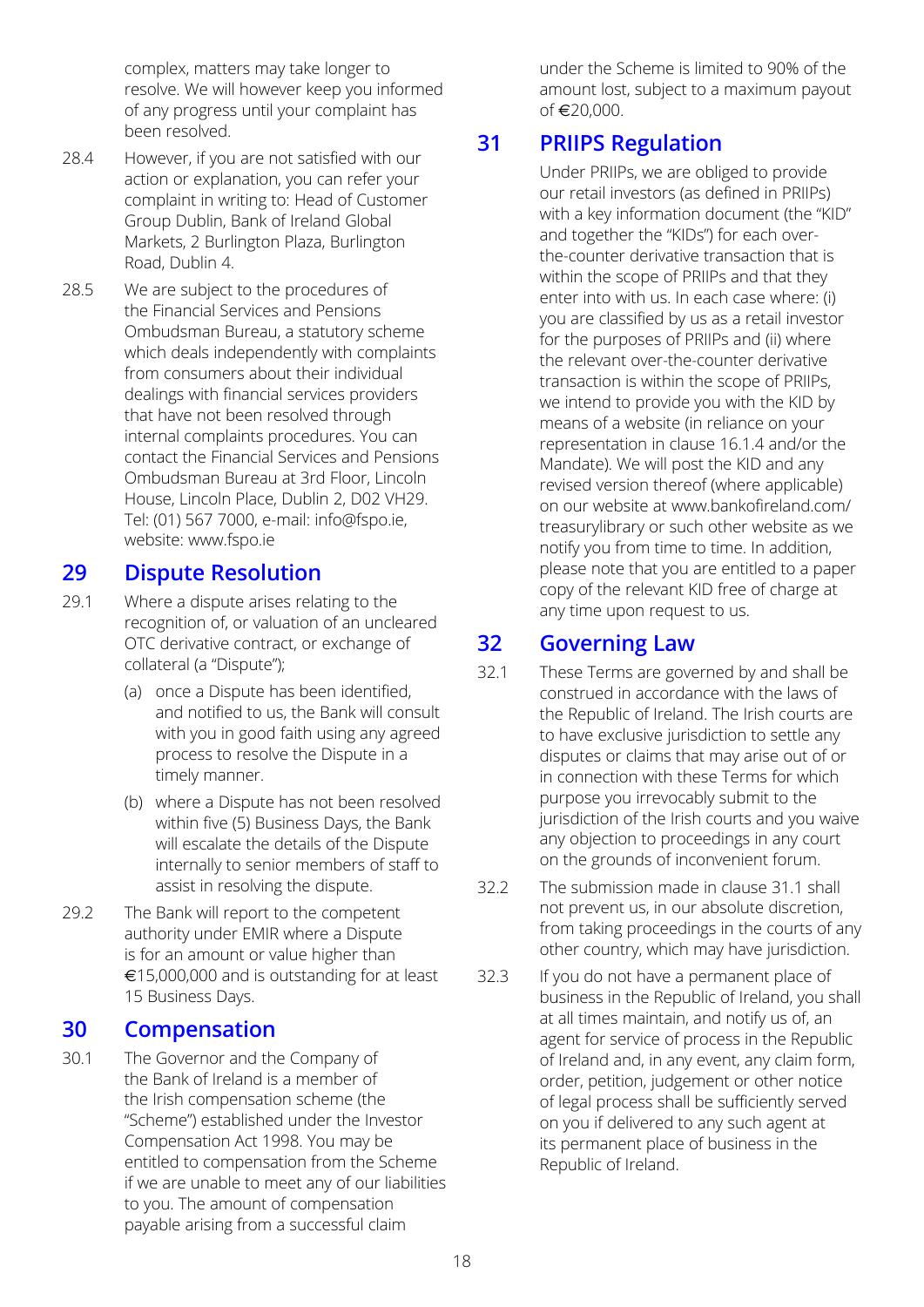# **Schedule 1**

Description of investments and risk warnings

### **1 General warnings**

- This schedule provides you with a general description of the nature and risks of the Investments, which you may trade with us. It does not disclose all of the risks and other significant aspects of the Investments.
- You should consider carefully whether or not the Investment is suitable for you in light of your circumstances and financial position, and if you are in any doubt, please seek professional advice.In particular, warrants and derivative instruments such as futures, options and contracts for difference are complicated instruments and you should make sure that you understand their nature and the level of risk they involve before you deal in these instruments. Although warrants and/ or derivative instruments can be used for the management of investment risk, some of these are unsuitable for many investors.
- You should be aware that the performance of all of the instruments set out below is not guaranteed and the prices may go down as well as up.
- You should not view the past performance of Investments as a guide to their future performance.
- If you are not sure about any aspect of this schedule, you should obtain professional advice.

### **2 Options**

### **2.1 Nature**

- An option is a financial derivative which represents a contract sold by one party (the one writing the option) to another (the one buying the option).
- The option buyer has the right, but not the obligation, to buy or sell a security or other financial asset at an agreedupon price during a certain period of time or on a specific date.
- There are many different types of options with different characteristics and risks.

### **2.2 General risks**

- Certain options markets operate on a margined basis, under which buyers do not pay the full premium on their option at the time they purchase it.
- In this situation you may subsequently be called upon to pay margin on the option up to the level of your premium. If you fail to do so as required, your position may be closed or liquidated in the same way as a futures position.

### **2.3 Risks of buying options**

- Buying options involves less risk than selling/writing options because, if the price of the underlying asset moves against the buyer, the buyer can simply allow the option to lapse.
- The maximum loss is limited to the premium, plus any commission or other transaction charges.

### **2.4 Risks of selling/writing options:**

- Selling/writing options involves greater risk than buying options.
- There may be a liability for margin to maintain its position and a loss may be sustained well in excess of the premium received.
- The option seller/writer accepts a legal obligation to purchase or sell the underlying asset if the option is exercised, however far the market price has moved away from the exercise price.

### **2.5 Traditional options:**

- Certain London Stock Exchange member firms under special exchange rules write a particular type of option called a 'traditional option'. These may involve greater risk than other options.
- Two-way prices are not usually quoted and there is no exchange market on which to close out an open position or to effect an equal and opposite transaction to reverse an open position.
- It may be difficult to assess its value or for the seller of such an option to manage his exposure to risk.

# **3 Contracts for differences**

### **3.1 Nature**

Futures and options contracts can also be referred to as contracts for difference.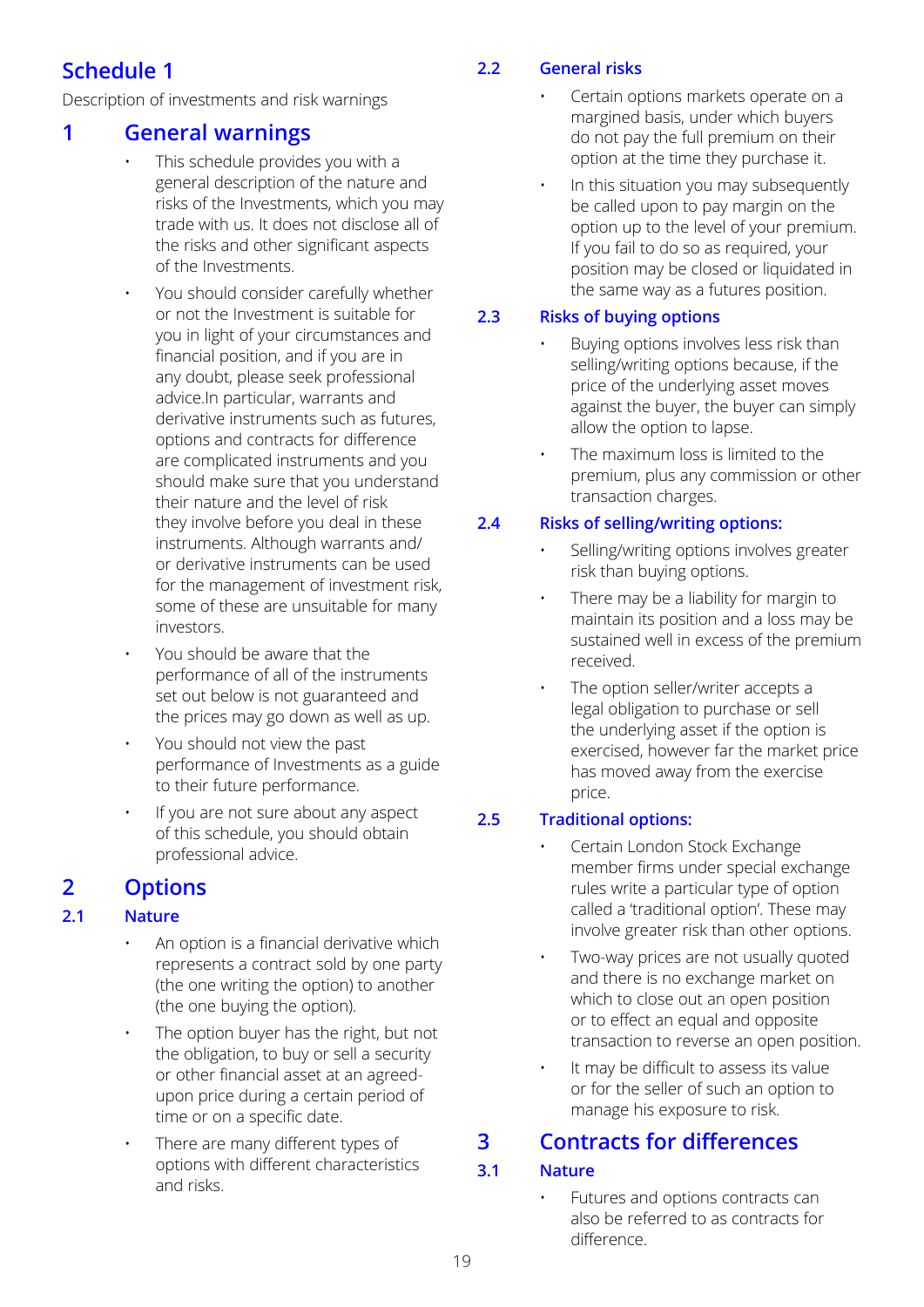These can be options and futures on the FTSE 100 index, or any other index, as well as currency and interest rate swaps. However, unlike other futures and options, these contracts can only be settled in cash.

#### **3.2 Risks**

- Investing in a contract for difference carries a high degree of risk because the 'gearing' or 'leverage' often obtainable means that a small deposit or down payment can lead to large losses as well as gains.
- This also means that a relatively small movement can lead to a proportionately much larger movement in the value of your investment and this can work against you as well as for you.
- Transactions in contracts for differences may also have a contingent liability and you should be aware of the implications of this as set out in clause 7.

### **4 Futures**

### **4.1 Nature**

• Transactions in futures involve the obligation to make, or to take, delivery of the underlying asset of the contract at a future date, or in some cases to settle the position with cash.

### **4.2 Risks**

- Futures carry a high degree of risk.
- The 'gearing' or 'leverage' often obtainable in futures trading means that entering into such transactions can lead to large losses as well as gains. It also means that a relatively small movement can lead to a proportionately much larger movement in the value of an investment, either for or against you.
- Futures transactions have a contingent liability, and you should be aware of the implications of this, in particular the margining requirements, which are set out in clause 7.
- Examples of futures include foreign exchange futures, interest rate futures and commodity futures.

### **5 Foreign exchange investments**

### **5.1 Nature**

• Foreign exchange (or "forex") is a currency market where the trading of one currency against another takes place.

• Foreign exchange investments are likely to be either: (i) a future (please see clause 4 above on futures) where the underlying property which is to be sold is a foreign exchange or sterling or (ii) a contract for difference (please see clause 3 above on contracts for differences) where the profit is to be secured or loss avoided by reference to fluctuations in forex.

### **5.2 Risks**

- Foreign exchange investments carry the same risks associated with futures and CFDs (please see clause 3 for contracts for differences and clause 4 for futures).
- Such investments generally also carry margin risk which is set out in clause 7.
- In addition, the forex market is highly volatile and is reactive to market, economic and political events.

### **6 Off exchange transactions in derivatives**

### **6.1 Nature**

• An off-exchange transaction involves the trading of derivatives that are not listed on any exchange. This includes, but is not limited to interest rate swaps, caps, floors and collars, and forward rate agreements traded on an over the counter basis.

### **6.2 Risks**

- While some off-exchange markets are highly liquid, transactions in off-exchange or "non-transferable' derivatives may involve greater risk than investing in on-exchange derivatives because there is no market on which to close out an open position.
- It may be impossible to liquidate an existing position, to assess the value of the position arising from an offexchange transaction or to assess the exposure to risk.
- Bid prices and offer prices need not be quoted, and, even where they are, they will be established by dealers in these instruments and consequently it may be difficult to establish what a fair price is.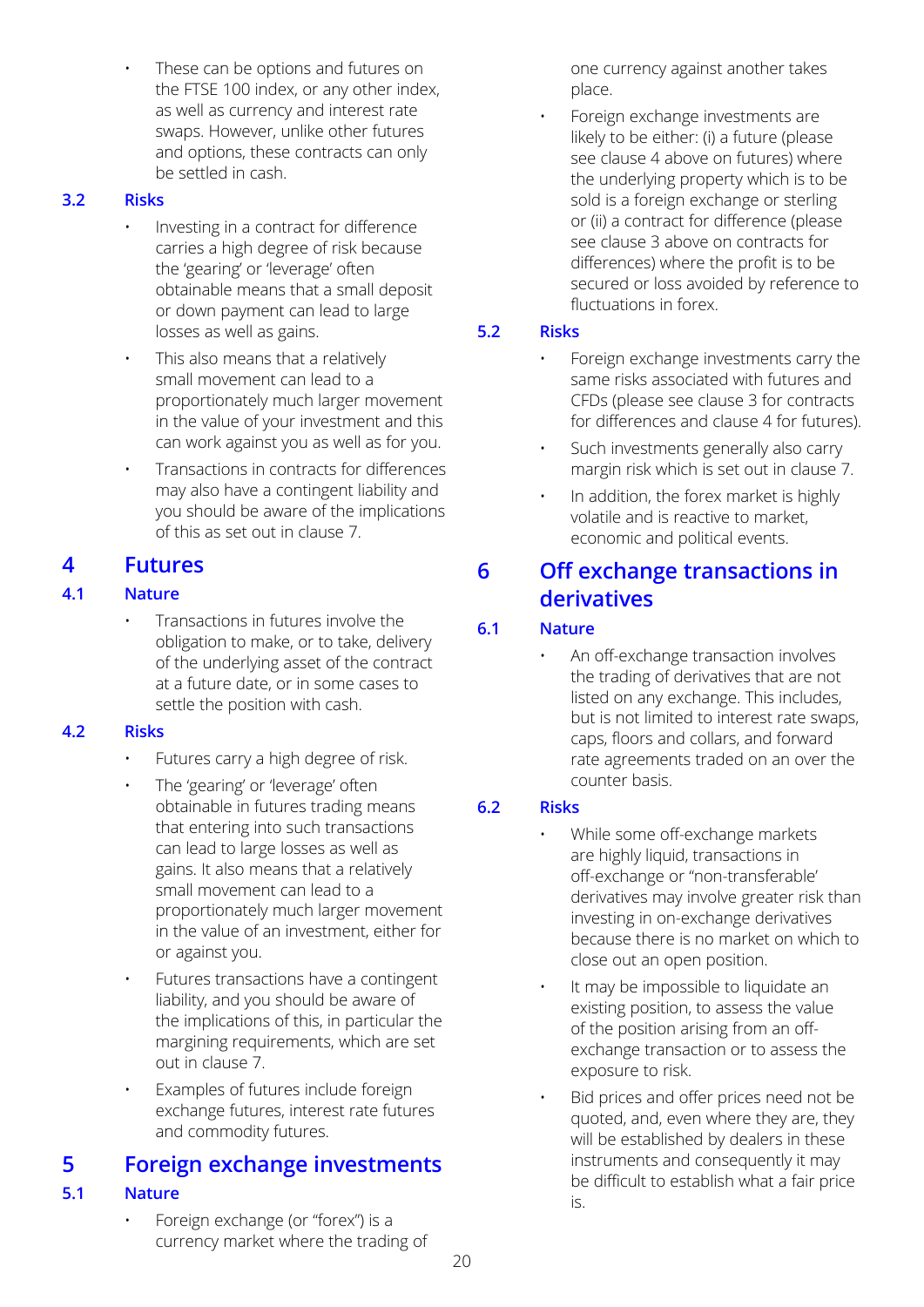# **7 Margined transactions**

### **7.1 Nature**

• Contingent liability investment transactions, which are margined, require you to make a series of payments against the purchase price, instead of paying the whole purchase price immediately.

#### **7.2 Risks**

- If you trade in futures, contracts for differences or sell options, you may sustain a total loss of the margin you deposit with us to establish or maintain a position.
- If the market moves against you, you may be called upon to pay substantial additional margin at short notice to maintain the position. If you fail to do so within the time required, your position may be liquidated at a loss and you will be responsible for the resulting shortfall. Even if a transaction is not margined, it may still carry an obligation to make further payments in certain circumstances over and above any amount paid when you entered the contract.

### **8 Limited liability transactions**

#### **8.1 Nature**

- Limited liability transactions are transactions in which you agree with us the extent of your loss liability.
- Before you enter into the transaction, we will confirm that the extent of your loss on each transaction will be limited to an amount agreed by you.
- The amount you can lose in limited liability transactions will be less than in other margined transactions, which have no predetermined loss limit.

#### **8.2 Risks**

- Even though the extent of loss will be subject to the agreed limit, you may sustain the loss in a relatively short time.
- Your loss may be limited, but the risk of sustaining a total loss to the amount agreed is substantial.

# **9 Warrants**

### **9.1 Nature**

- A warrant is a time-limited right to subscribe for shares, debentures, loan stock or government securities and is exercisable against the original issuer of the underlying securities.
- Some other instruments are also called warrants but are actually options (for example, a right to acquire securities which is exercisable against someone other than the original issuer of the securities, often called a 'covered warrant').

#### **9.2 Risks**

- It is important to note that a relatively small movement in the price of the underlying security results in a disproportionately large movement, unfavourable or favourable, in the price of the warrant. As a result, the prices of warrants can be volatile.
- The right to subscribe conferred by a warrant is generally limited by time, which means that if the investor fails to exercise this right within the predetermined time- scale then the investment becomes worthless. It is therefore important to understand that if you are considering purchasing a warrant you should be prepared to lose all of the money you have invested plus any commission or other transaction charges.

# **10 Securitised derivatives**

### **10.1 Nature**

- Certain types of securitised derivatives, including covered warrants, may give you a time-limited right to buy or sell one or more types of investment which is normally exercisable against someone other than the issuer of that investment.
- Other types of securitised derivatives may give you rights under a contract for differences which allow for speculation on the changes in the value of a particular kind of property (of any description) or changes in the value of an index, such as the FTSE 100 index. In both cases, the investment or property may be referred to as the "underlying instrument".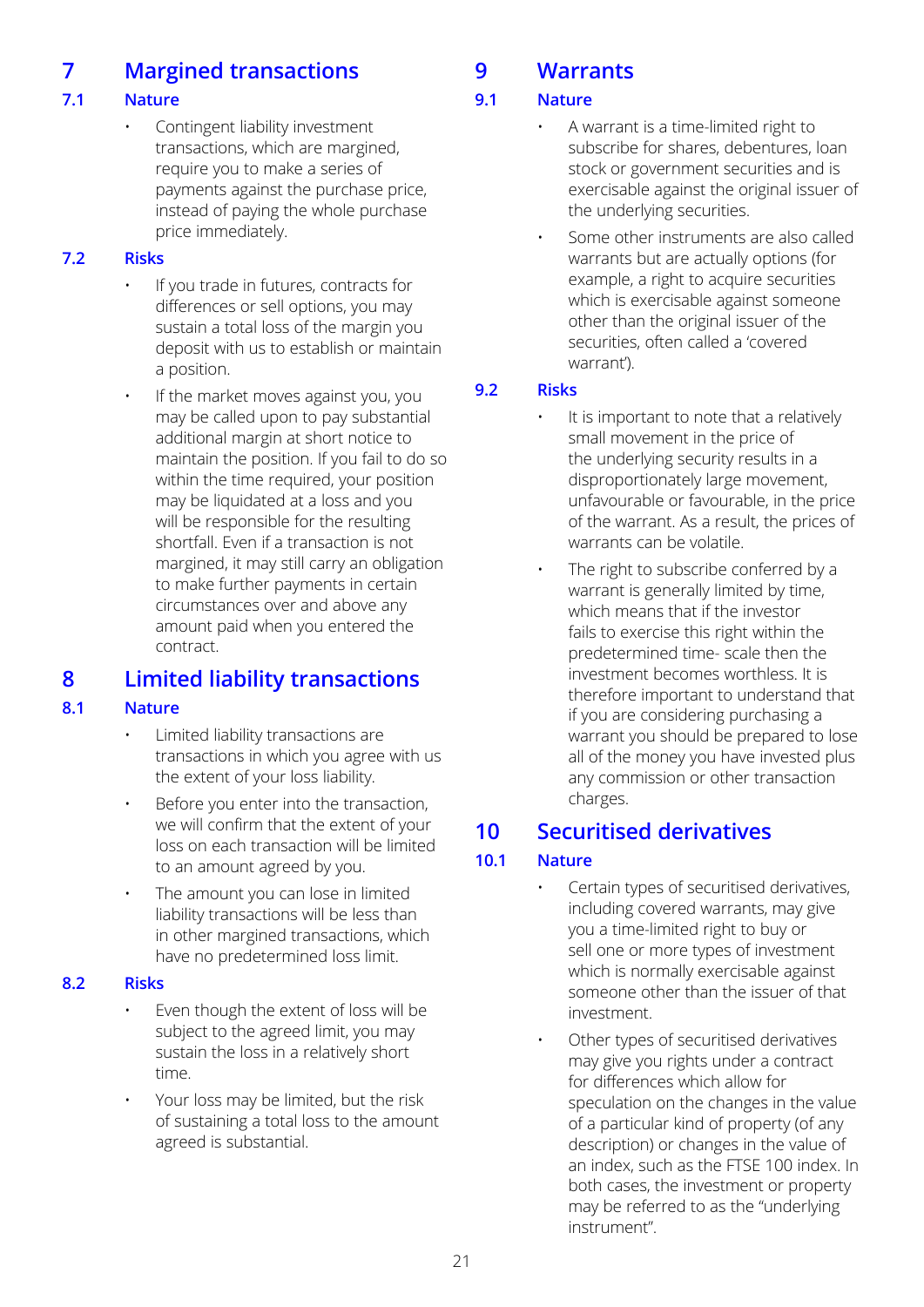#### **10.2 Risks**

- Securitised derivatives often involve a high degree of gearing or leverage, so that a relatively small movement in the price of the underlying investment results in a much larger movement, unfavourable or favourable, in the price of the securitised derivative which means that the price of these instruments can be volatile.
- Securitised derivatives have a limited life, and may (unless there is some form of guaranteed return to the amount you are investing in the product) expire worthless if the underlying instrument does not perform as expected.
- As a result of this risk, you should only buy these products if you are prepared to lose all of the money you have invested plus any commission or other transaction charges.
- You should consider carefully whether or not this product is suitable for you in light of your circumstances and financial position and if you are in any doubt you should seek professional advice.

### **11 General risks of trading**

### **11.1 Foreign markets**

- Foreign markets will involve different risks from the Irish and UK markets. In some cases the risks will be greater.
- The potential for profit or loss from transactions on foreign markets or in foreign denominated contracts can be affected by fluctuations in foreign exchange rates.

### **11.2 Collateral**

- If you deposit collateral as security with us, the way in which it will be treated will vary according to the type of transaction and where it is traded.
- There could be significant differences in the treatment of your collateral depending on whether you are trading on a recognised or designated investment exchange, with the rules of that exchange (and the associated clearing house) applying, or trading offexchange.
- Deposited collateral may lose its identity as your property once dealings on your behalf are undertaken. Even if your dealings should ultimately prove

profitable, you may not get back the same assets which you deposited, and may have to accept payment in cash.

• You should ascertain from us how your collateral will be dealt with.

#### **11.3 Commissions**

- Before you begin to trade, you should obtain details of all commissions and other charges for which you will be liable.
- If any charges are not expressed in money terms (but, for example, as a percentage of contract value), you should obtain a clear and written explanation, including appropriate examples, to establish what such charges are likely to mean in specific money terms.
- In the case of futures, when commission is charged as a percentage, it will normally be as a percentage of the total contract value, and not simply as a percentage of your initial payment.

### **11.4 Suspensions of trading**

- Under certain trading conditions it may be difficult or impossible to liquidate a position. This may occur, for example, at times of rapid price movement if the price rises or falls in one trading session to such an extent that under the rules of the relevant exchange trading is suspended or restricted.
- Placing a stop-loss order will not necessarily limit your losses to the intended amounts, because market conditions may make it impossible to execute such an order at the stipulated price.

### **11.5 Clearing house protections**

- On many exchanges, the performance of a transaction by us (or a third party with whom we are dealing on your behalf) is 'guaranteed' by the exchange or clearing house. However, this guarantee is unlikely in most circumstances to cover you, the customer, and may not protect you if we or another party defaults on its obligations to you.
- There is no clearing house for traditional options, nor normally for off-exchange instruments which are not traded under the rules of a recognised or designated investment exchange.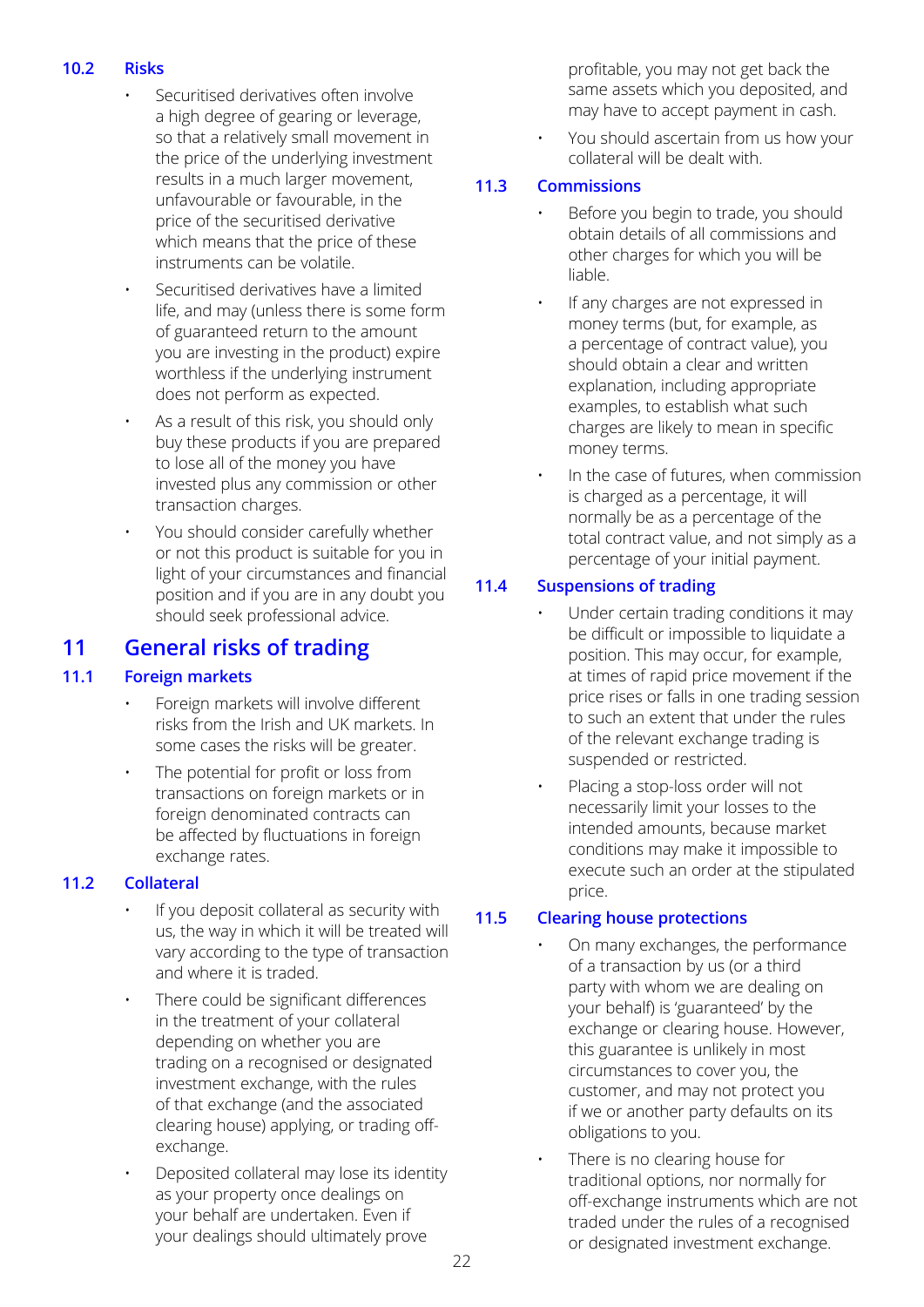#### **11.6 lnsolvency**

• Our insolvency or default, or that of any other brokers involved with your transaction, may lead to positions being liquidated or closed but without your consent. In certain circumstances, you may not get back the actual assets which you lodged as collateral and you may have to accept any available payments in cash.

### **Schedule 2**

Investments

- **1** Transferable securities;
- **2** Money-market instruments;
- **3** Units in collective investment undertakings;
- **4** Options, futures, swaps, forward rate agreements and any other derivative contracts relating to securities, currencies, interest rates or yields, emission allowances or other derivatives instruments, financial indices or financial measures which may be settled physically or in cash;
- **5** Options, futures, swaps, forward rate agreements and any other derivative contracts relating to commodities that must be settled in cash or may be settled in cash at the option of one of the parties other than by reason of default or other termination event;
- **6** Options, futures, swaps, and any other derivative contract relating to commodities that can be physically settled provided that they are traded on a Regulated Market, a MTF, or an OTF, except for wholesale energy products traded on an OTF must be physically settled;
- **7** Options, futures, swaps, forwards and any other derivative contracts relating to commodities, that can be physically settled not otherwise mentioned in (6) above and not being for commercial purposes, which have the characteristics of other derivative financial instruments;
- **8** Derivative instruments for the transfer of credit risk;
- **9** Financial contracts for differences:
- **10** Options, futures, swaps, forward rate agreements and any other derivative contracts relating to climatic variables, freight rates or inflation rates or other official economic statistics that must be settled in cash or may be settled in cash at the option of one of the parties other than by reason of default or other

termination event, as well as any other derivative contracts relating to assets, rights, obligations, indices and measures not otherwise mentioned above, which have the characteristics of other derivative financial instruments, having regard to whether, inter alia, they are traded on a Regulated Market, OTF, or an MTF;

**11** Emission allowances consisting of any units recognised for compliance with the requirements of Directive 2003/87/EC (Emissions Trading Scheme).

# **Schedule 3**

Definitions of Non-Complex Products

Non-Complex products are:

- (a) shares admitted to trading on a Regulated Market or an equivalent third country market or an MTF, where those are shares in companies, and excluding shares in non-UCITS collective investment undertakings and shares that embed a derivative;
- (b) money market instruments, excluding those that embed a derivative or incorporate a structure which makes it difficult for the client to understand the risk involved;
- (c) bonds or other forms of securitised debt admitted to trading on a Regulated Market or an equivalent third country market or an MTF, excluding those that embed a derivative or incorporate a structure which makes it difficult for the client to understand the risk involved;
- (d) shares or units in UCITS, excluding structured UCITS as referred to in the second sub-paragraph of Article 36(1) of Regulation (EU) No 583/2010;
- (e) structured deposits , excluding those that incorporate a structure which makes it difficult for the client to understand the risk of return or the cost exiting the product before them;
- (f) any other MiFID instrument which meets all of the following conditions:
	- it is not a derivative or other security giving the right to acquire or sell a transferable security or resulting in a cash settlement based on transferable securities, currencies, interest rates or yields, commodities or other indices or measure; and
	- (ii) it can frequently be disposed of, redeemed or otherwise realised at publicly available prices; and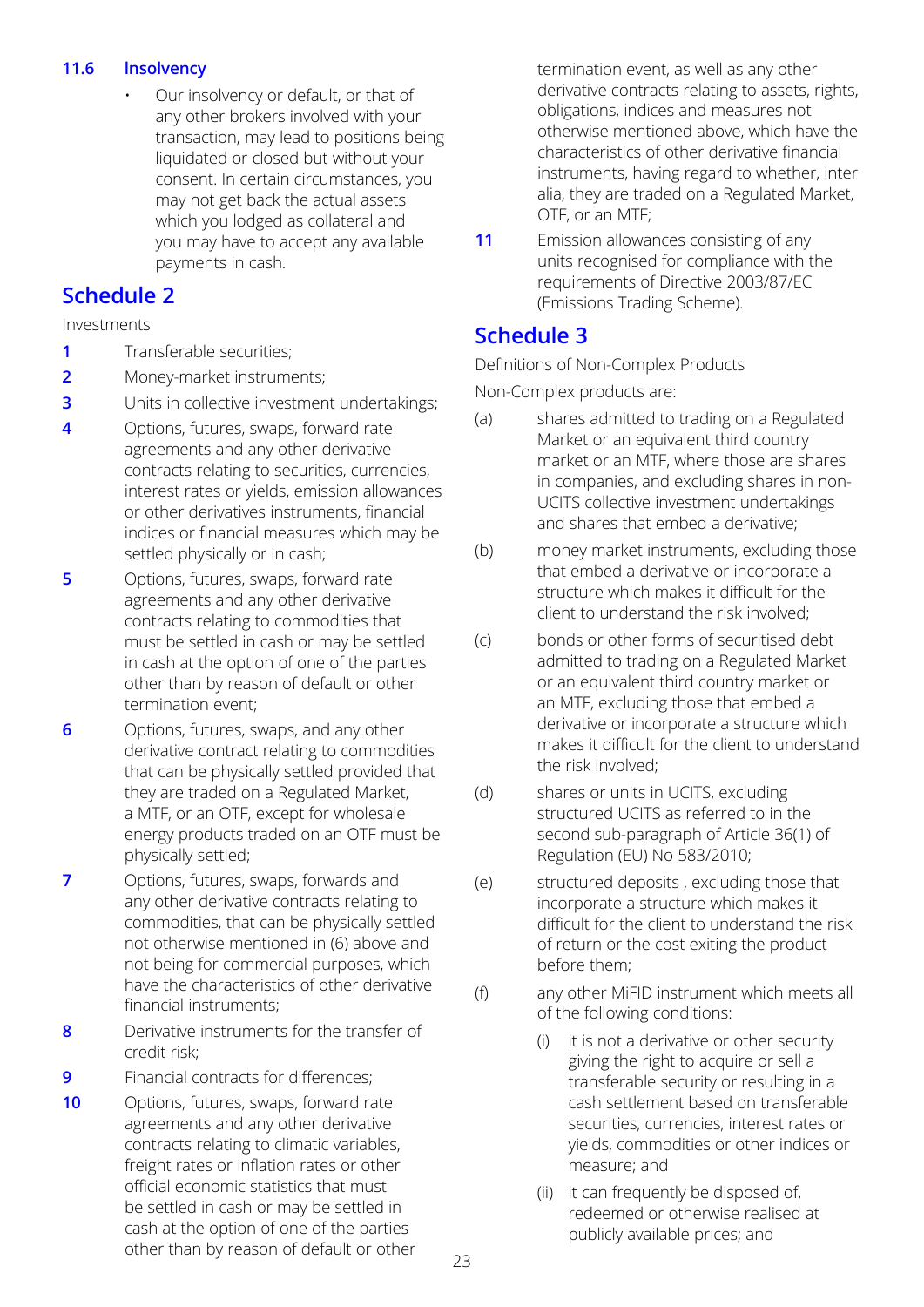- (iii) it does not involve any actual or potential liability for the client beyond the cost of acquiring the instrument; and
- (iv) it is likely to be readily understood based on adequately comprehensive publicly available information on the instrument.

### **Schedule 4**

Forward Foreign Exchange Contracts – Transaction Reporting Exemption

A forward foreign exchange contract is exempted from the transaction reporting obligation where it is a means of payment that:

- (i) must be settled physically otherwise than by reason of a default or other termination event;
- (ii) is entered into by at least a person which is not a financial counterparty within the meaning of Article 2(8) of EMIR;
- (iii) is entered into in order to facilitate payment for identifiable goods, services or direct investment; and
- (iv) is not traded on a trading venue.

# **Schedule 5**

Specific rules for MiFID II Regulated FX Contracts

- **1** Conditions Precedent You may not enter into a MiFID II Regulated FX Contract unless we have received:
	- (a) evidence satisfactory to us of compliance with exchange control requirements (if applicable) and the requirements of any other regulatory authorities; and
	- (b) any security which we require, provided in the form and substance satisfactory to us together with all necessary filings, registrations, stamp duty and registration fees.
- **2** Failure to deliver currency pursuant to an MiFID II Regulated FX Contract
	- (a) In the event that you fail to deliver in cleared funds any currency due to us pursuant to a MiFID II Regulated FX Contract you will be liable to pay us the amount of any loss that may arise. You authorise us to debit one or more of your Accounts with us in respect of any amount due and not paid under a MiFID II Regulated FX Contract. For this purpose we may convert any obligation

under a MiFID II Regulated FX Contract into the currency in which the other is denominated at our spot rate of exchange for the relevant currencies.

- (b) You authorise us to set-off any credit balance to which you are entitled on any Account with us in satisfaction of any sum due and payable byyoutous. The payment of any credit balance shall also constitute a MiFID II Regulated FX Contract for the purposes of these Terms.
- **3** Payment and Settlement
	- (a) If you request, we may, at our absolute discretion, agree to settle a MiFID II Regulated FX Contract earlier or later than the date(s) originally agreed between us for settlement. If we do, then we may at our absolute discretion apply an adjusted rate of exchange to the MiFID II Regulated FX Contract.
	- (b) If, pursuant to an agreed MiFID II Regulated FX Contract, you have the right to settle the contract in whole or in part over a period of time (the "Settlement Period"), then any partial settlement of such contract will not extinguish the obligation upon you to settle the remaining balance of the contract within the Settlement Period.
	- (c) You acknowledge that all payments to be made to you by us and by you to us under these Terms may be debited or credited as the case may be to the relevant Account. This may require us to enter into further FX Contracts on your behalf if the relevant payment amount is in a different currency than the currency of the Account.
	- (d) You acknowledge and agree that we shall be entitled to enter into such further MiFID II Regulated FX Contracts on your behalf. We may at your direction pay or receive amounts due under these contracts to or from third parties on your behalf and any such payment shall be debited or credited, as applicable, to the Account.